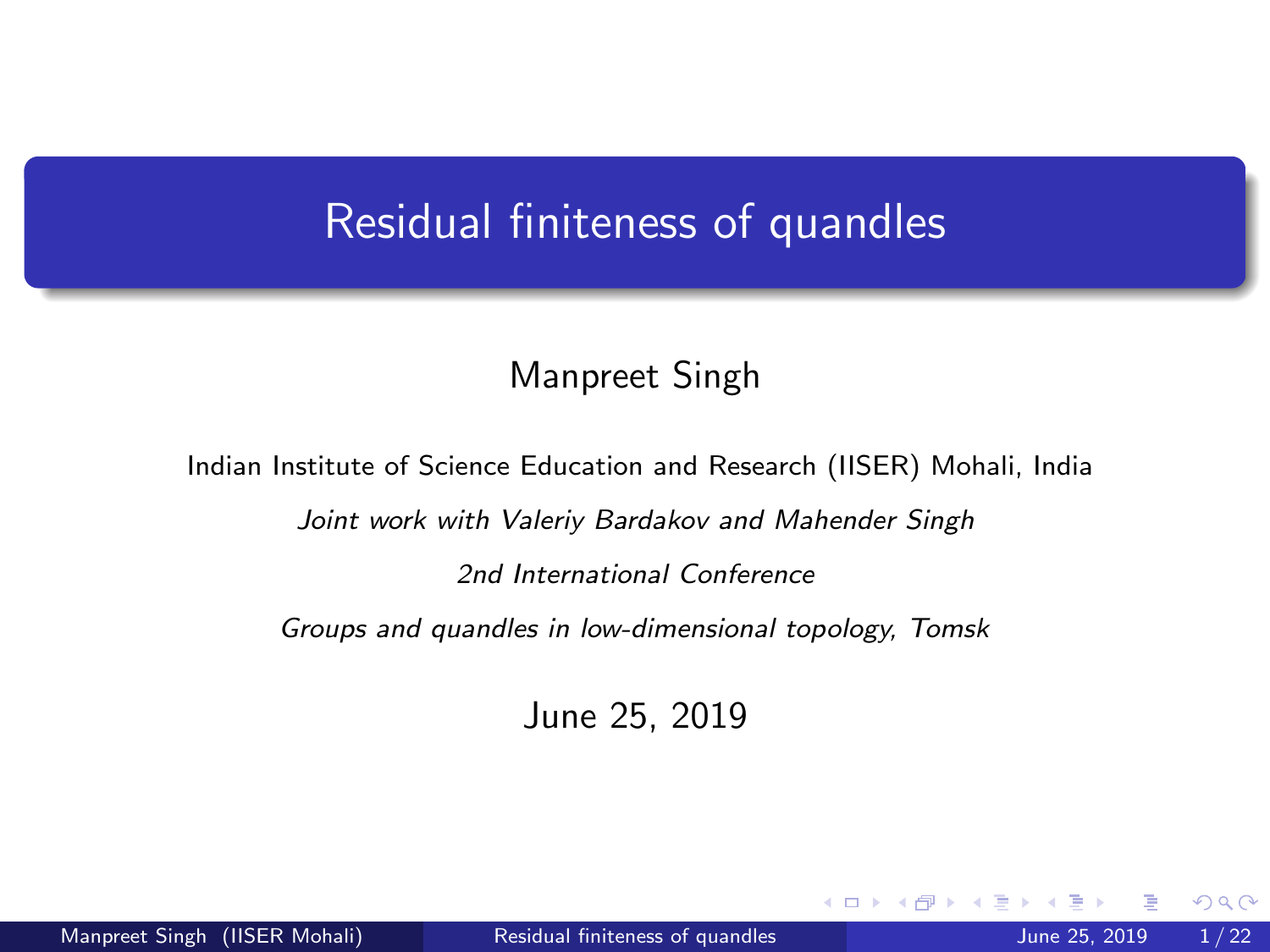# **Overview**

# **[Quandles](#page-2-0)**

**•** [Examples](#page-4-0)

# 2 [Knot theory](#page-8-0)

• [Relation between quandles and knot theory](#page-11-0)

# 3 [Residual finiteness property](#page-16-0)

• [Residual finiteness property and knot theory](#page-19-0)

# **[Results](#page-21-0)**

- **•** [First Main Result](#page-34-0)
- [Second Main Result](#page-41-0)

# **[Problems](#page-51-0)**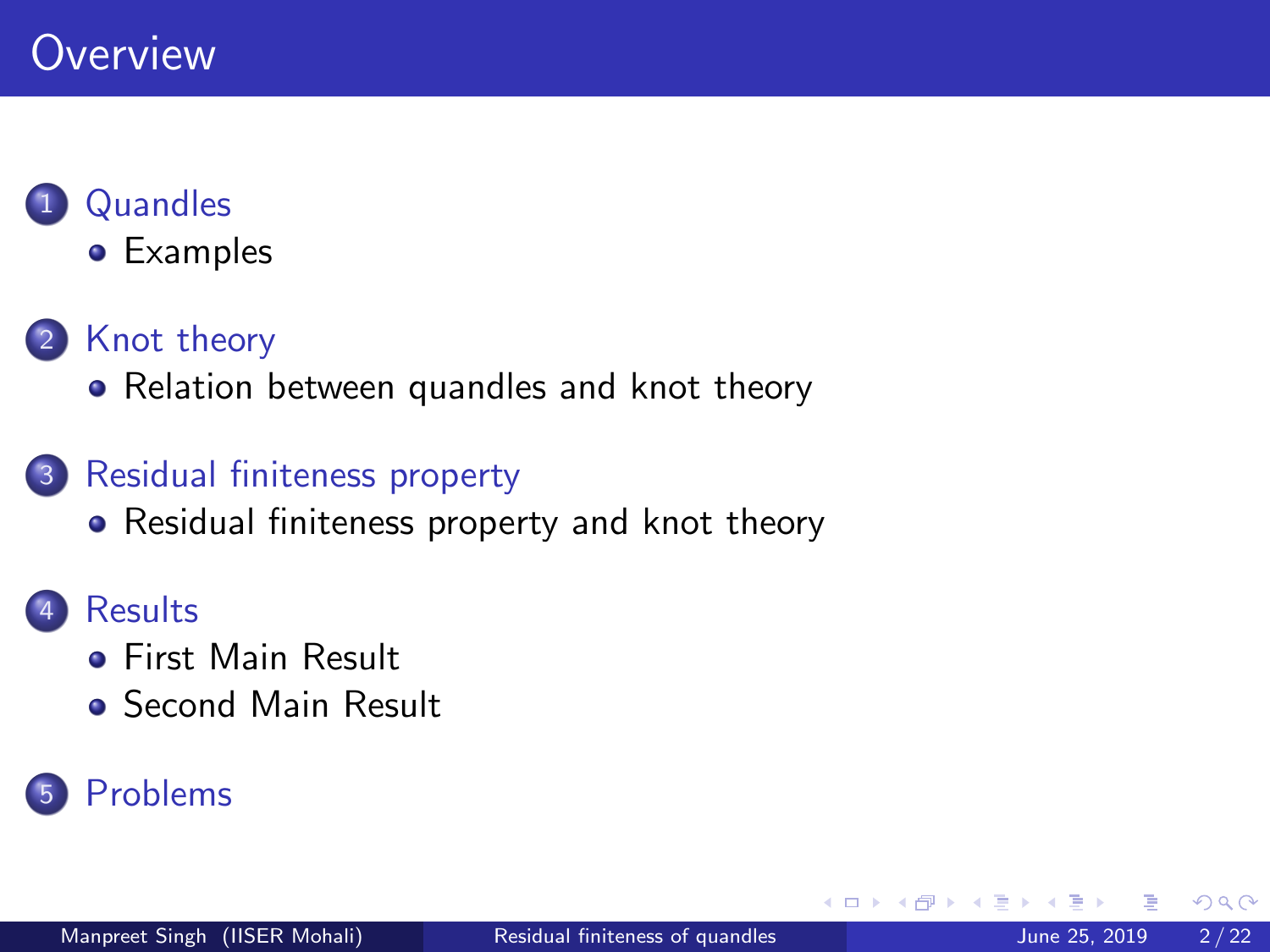# <span id="page-2-0"></span>**Quandles**

 $299$ 

イロト イ部 トイモ トイモト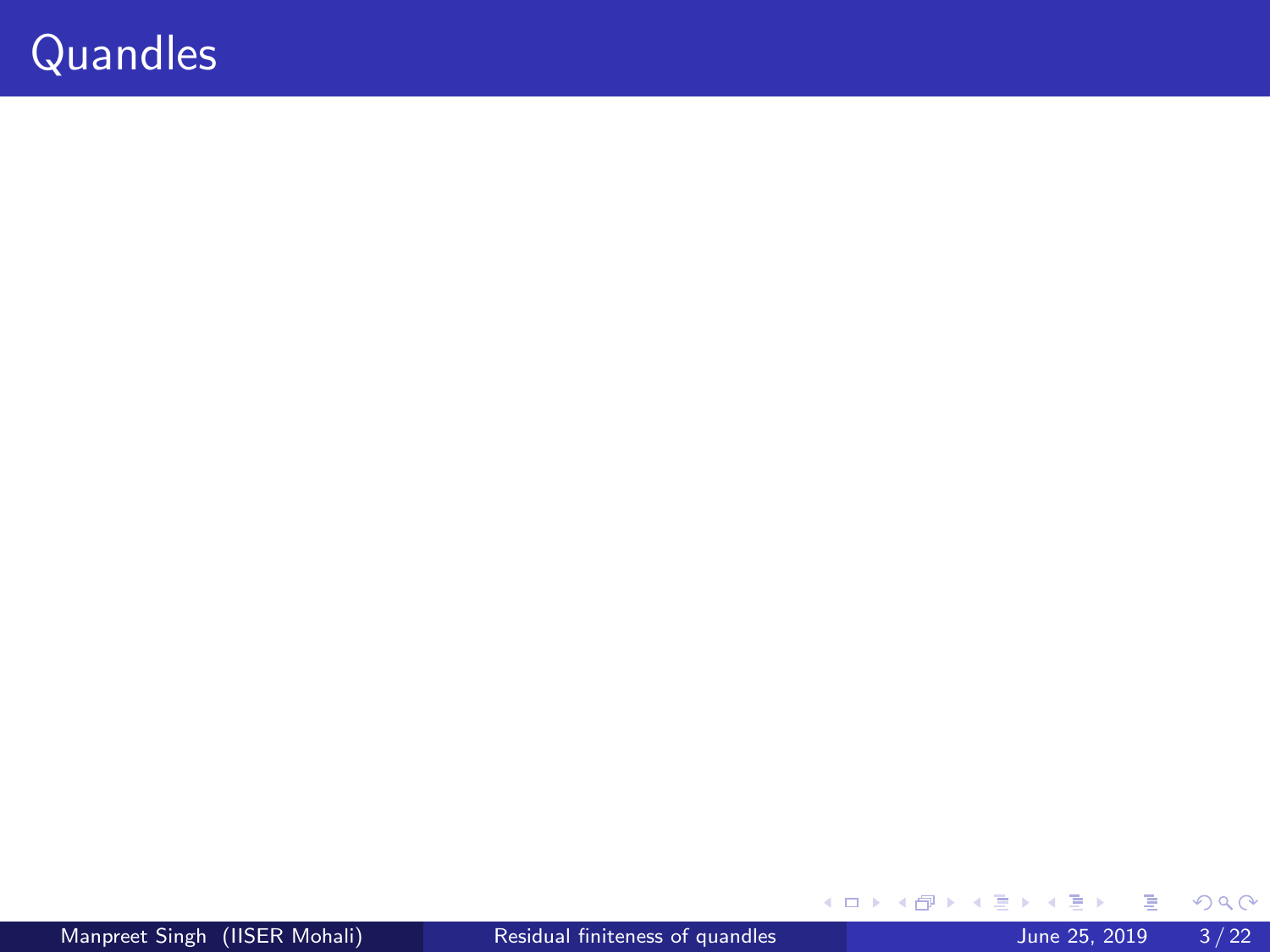# Definition

A quandle is a non-empty set X with a binary operation  $(x, y) \mapsto x * y$ satisfying the following axioms:

$$
x * x = x \text{ for all } x \in X;
$$

**2** For any  $x, y \in X$  there exists a unique  $z \in X$  such that  $x = z * y$ ;

• 
$$
(x * y) * z = (x * z) * (y * z)
$$
 for all  $x, y, z \in X$ .

4 0 8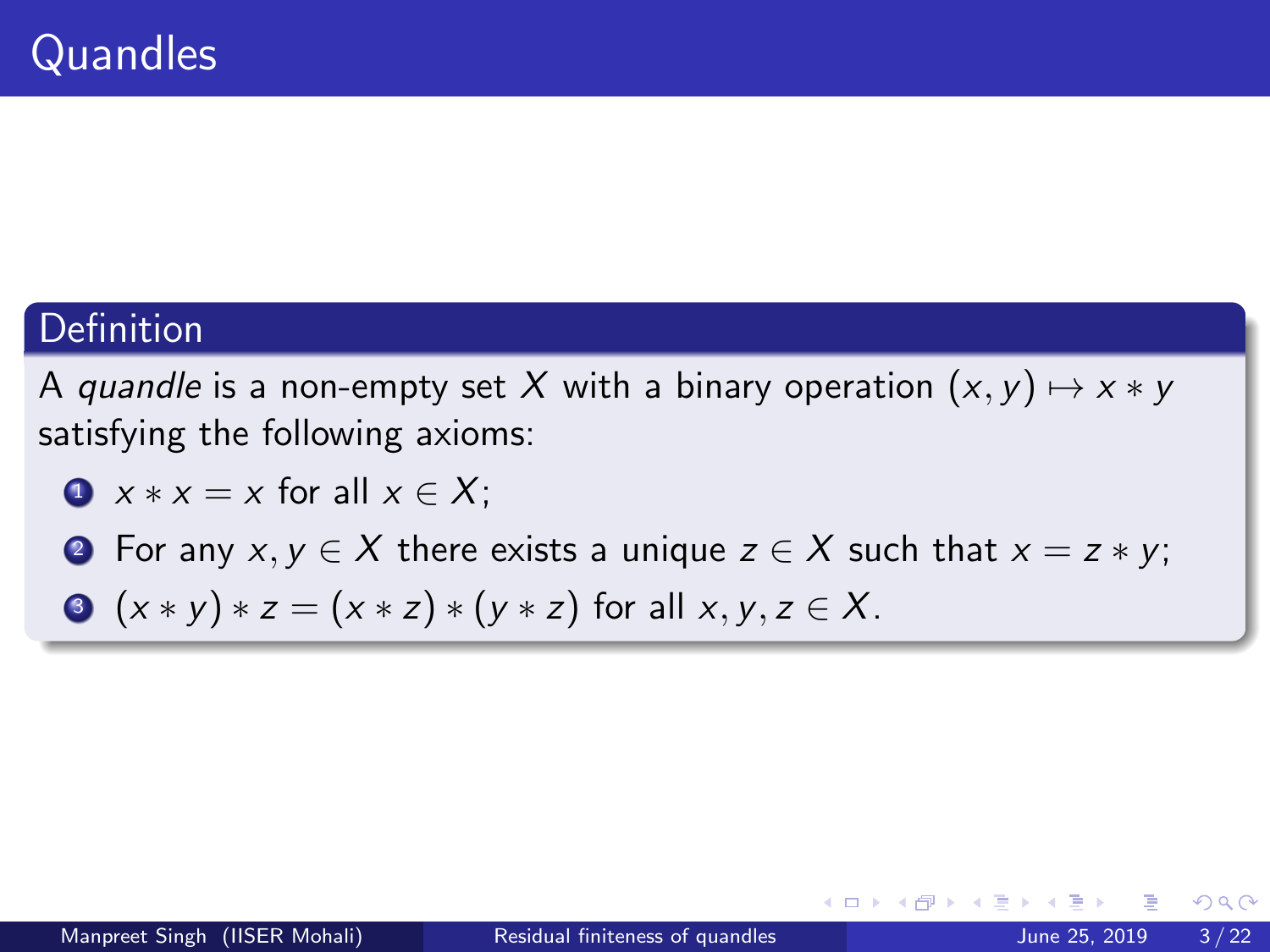$299$ 

<span id="page-4-0"></span>イロト イ部 トイモ トイモト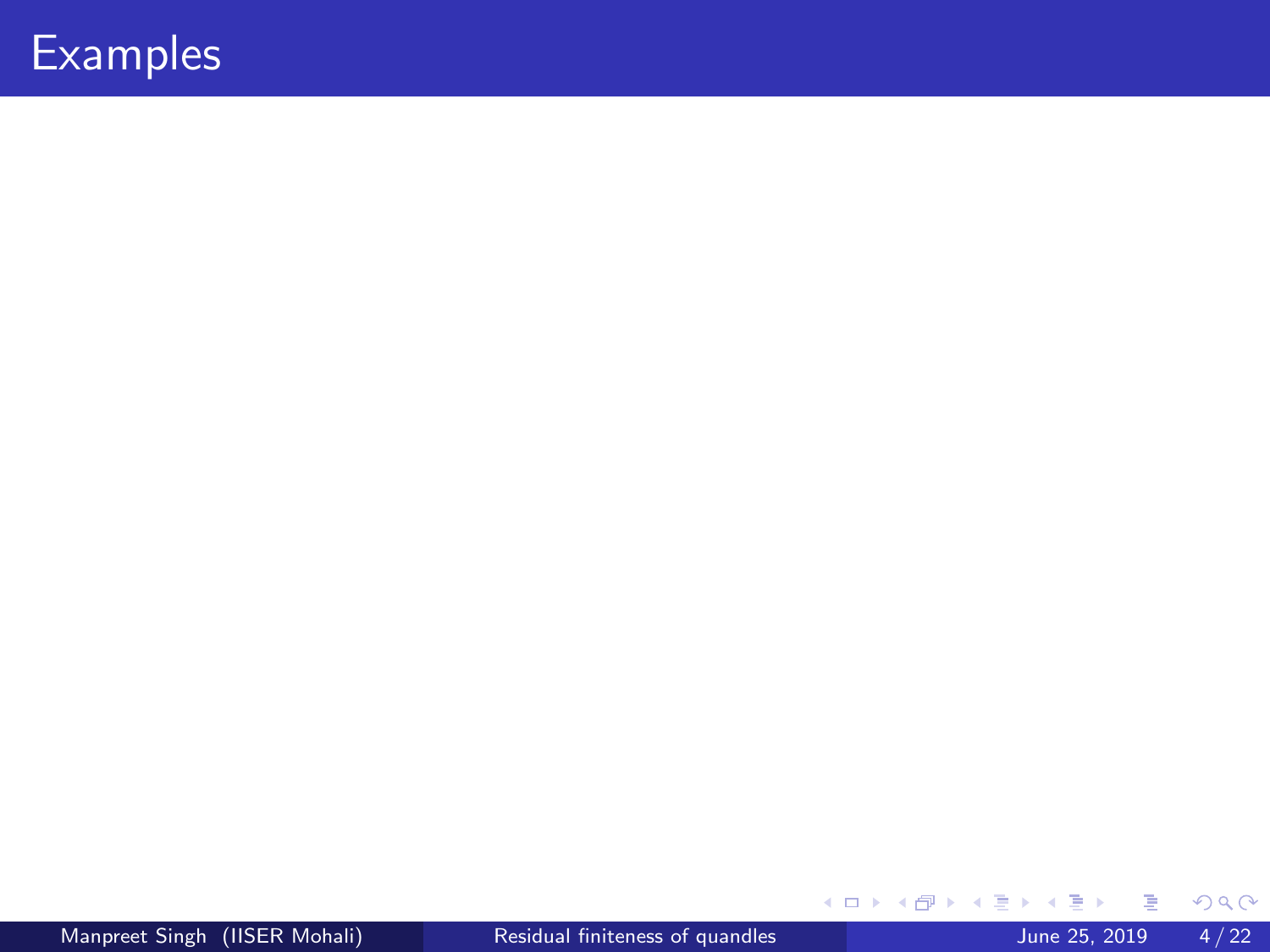• Conjugation quandle Conj( $G$ ): Let G be a group, then the set G equipped with the binary operation

$$
a * b = b^{-1}ab
$$

is a quandle.

4 D F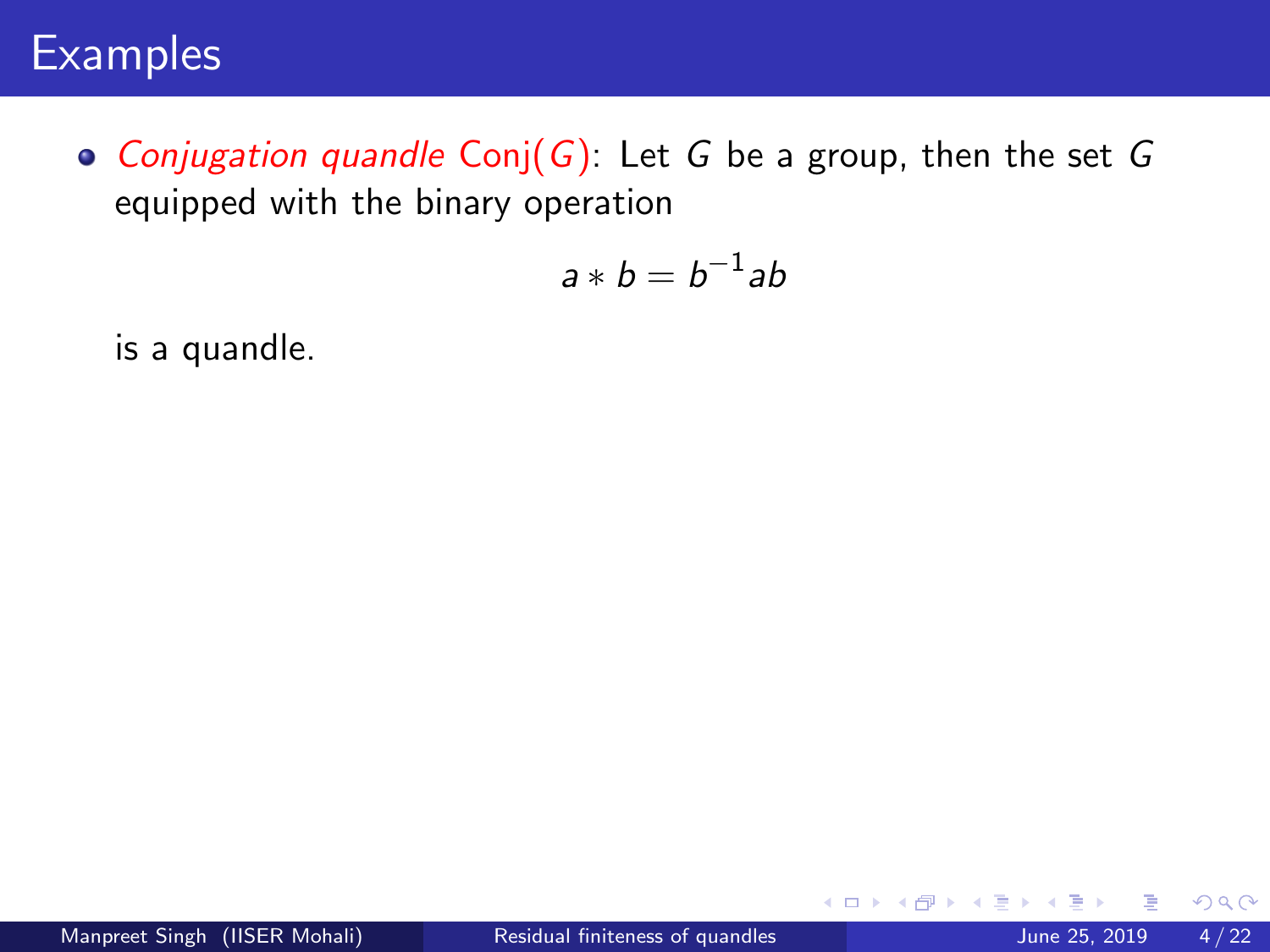• Conjugation quandle Conj(G): Let G be a group, then the set G equipped with the binary operation

$$
a * b = b^{-1}ab
$$

is a quandle.

• Coset quandle  $(G, H, z)$ : Let  $z \in G$  and H be a subgroup of G contained in  $C_G(z)$ . Then  $G/H$  is a quandle as

$$
Hx * Hy = Hz^{-1}xy^{-1}zy.
$$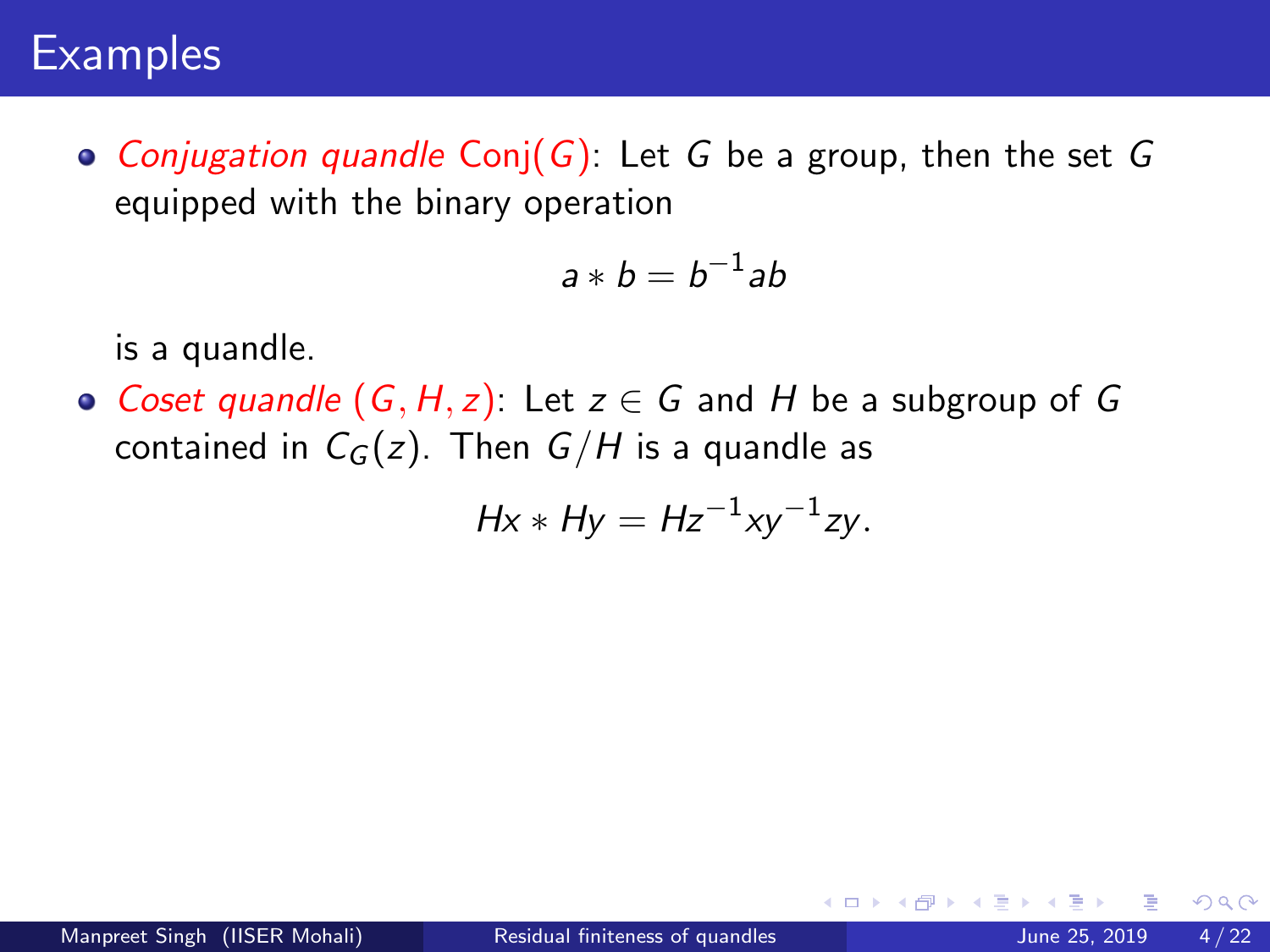• Conjugation quandle Conj(G): Let G be a group, then the set G equipped with the binary operation

$$
a * b = b^{-1}ab
$$

is a quandle.

• Coset quandle  $(G, H, z)$ : Let  $z \in G$  and H be a subgroup of G contained in  $C_G(z)$ . Then  $G/H$  is a quandle as

$$
Hx * Hy = Hz^{-1}xy^{-1}zy.
$$

Let  $\{z_i\mid i\in I\}$  elements of  $G$ , and  $\{H_i\mid i\in I\}$  subgroups of  $G$  and  $H_i$  is contained in the centralizer  $\mathcal{C}_G(z_i)$  for each  $i \in I$ . Then

$$
Q=\sqcup_{i\in I}(G,H_i,z_i)
$$

is a quandle with

$$
H_i x * H_j y = H_i z_i^{-1} x y^{-1} z_j y.
$$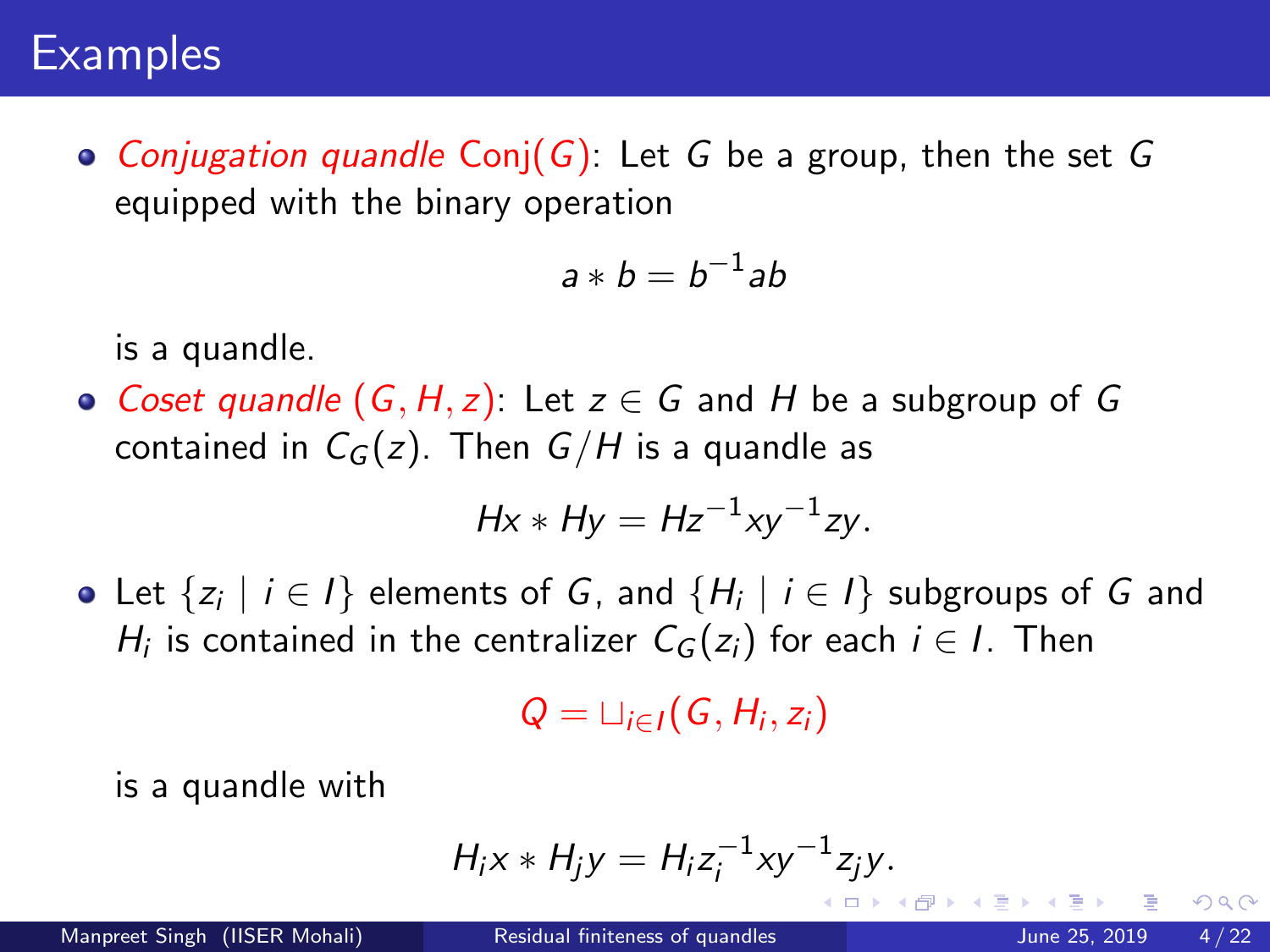# <span id="page-8-0"></span>Knot theory

Manpreet Singh (IISER Mohali) [Residual finiteness of quandles](#page-0-0) June 25, 2019 5/22

B J.  $299$ 

イロト イ御 トイミトイ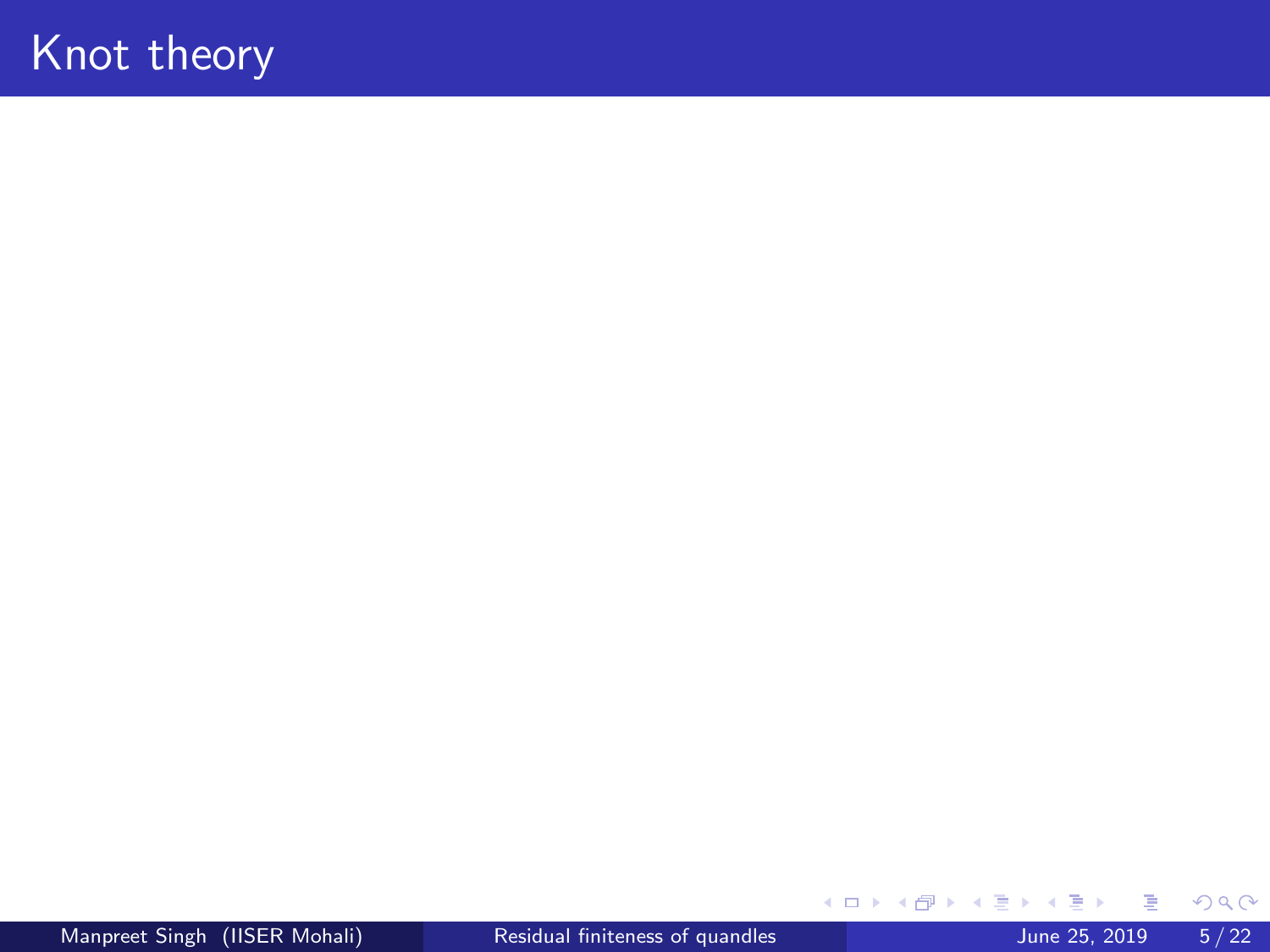### Definition

A link L is an embedding of finite disjoint union of circles in  $\mathbb{S}^3.$  A link L with one component is called a knot.

4 D F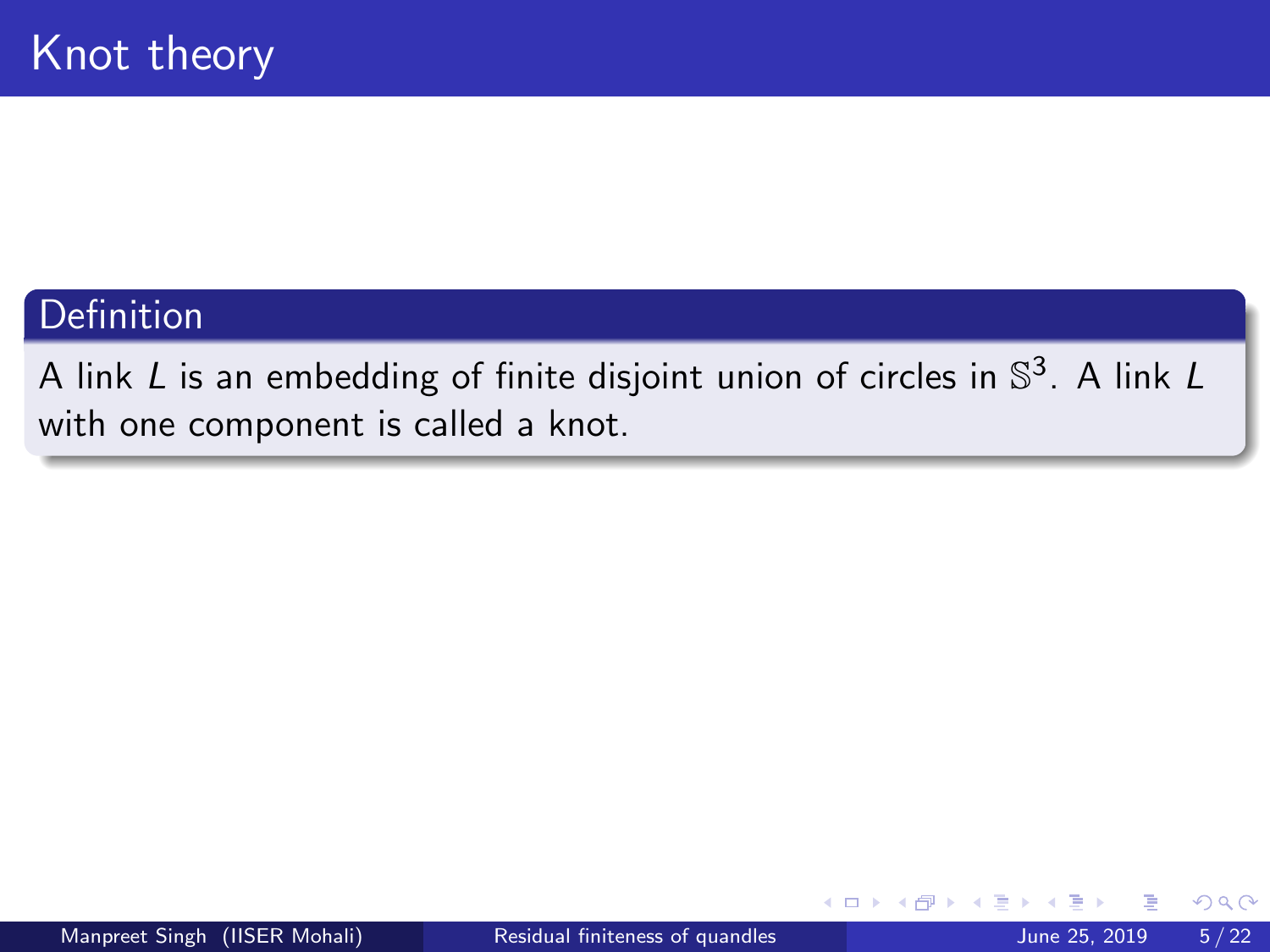### Definition

A link L is an embedding of finite disjoint union of circles in  $\mathbb{S}^3.$  A link L with one component is called a knot.

### **Definition**

Two links  $L_1$  and  $L_2$  are said to be isotopic if there exist an isotopic deformation  $\{h_t\}$  of  $\mathbb{S}^3$  such that  $h_1(L_1) = L_2$ .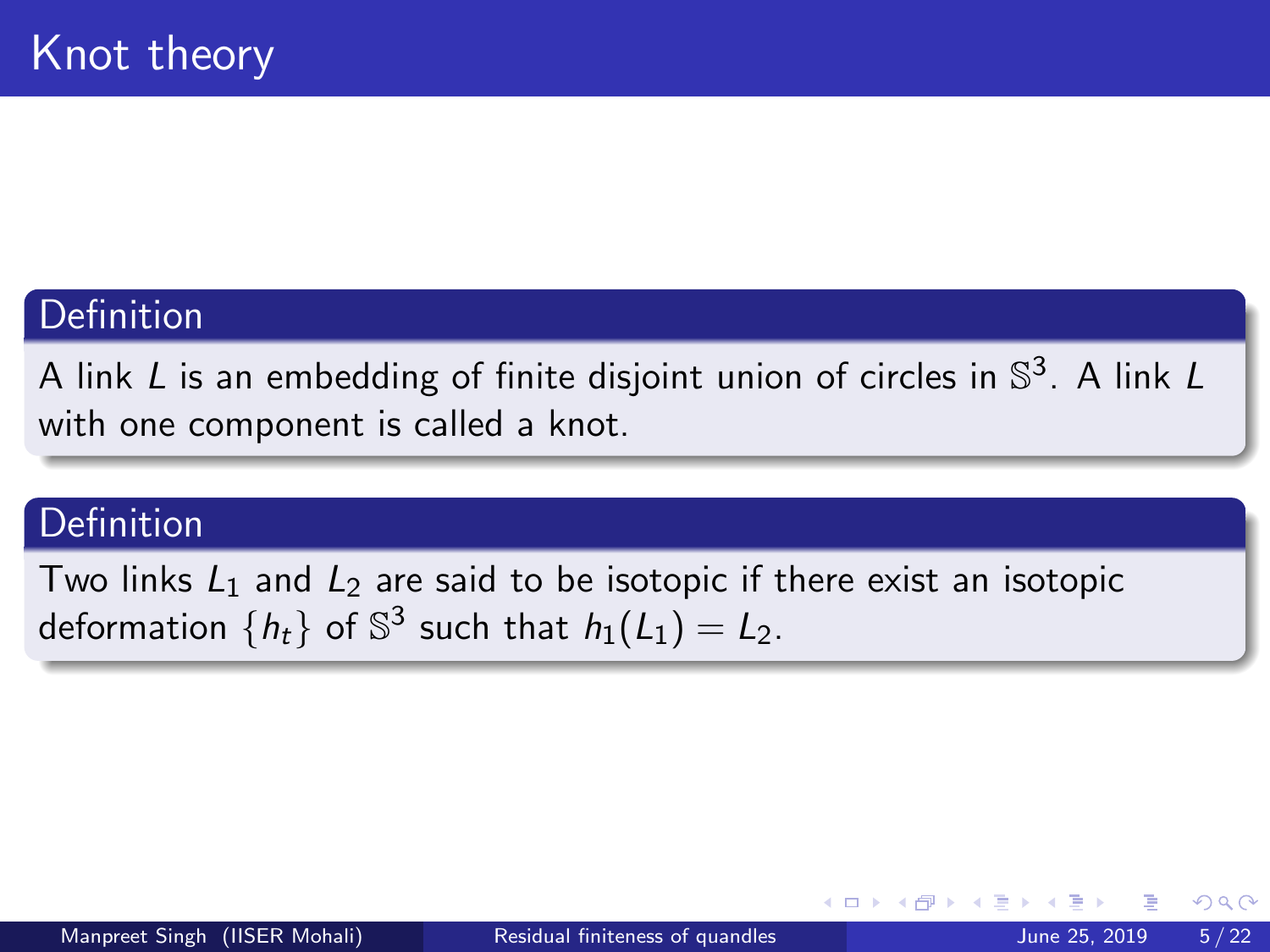# <span id="page-11-0"></span>Relation between quandle and knot theory

Manpreet Singh (IISER Mohali) [Residual finiteness of quandles](#page-0-0) June 25, 2019 6/22

4 D F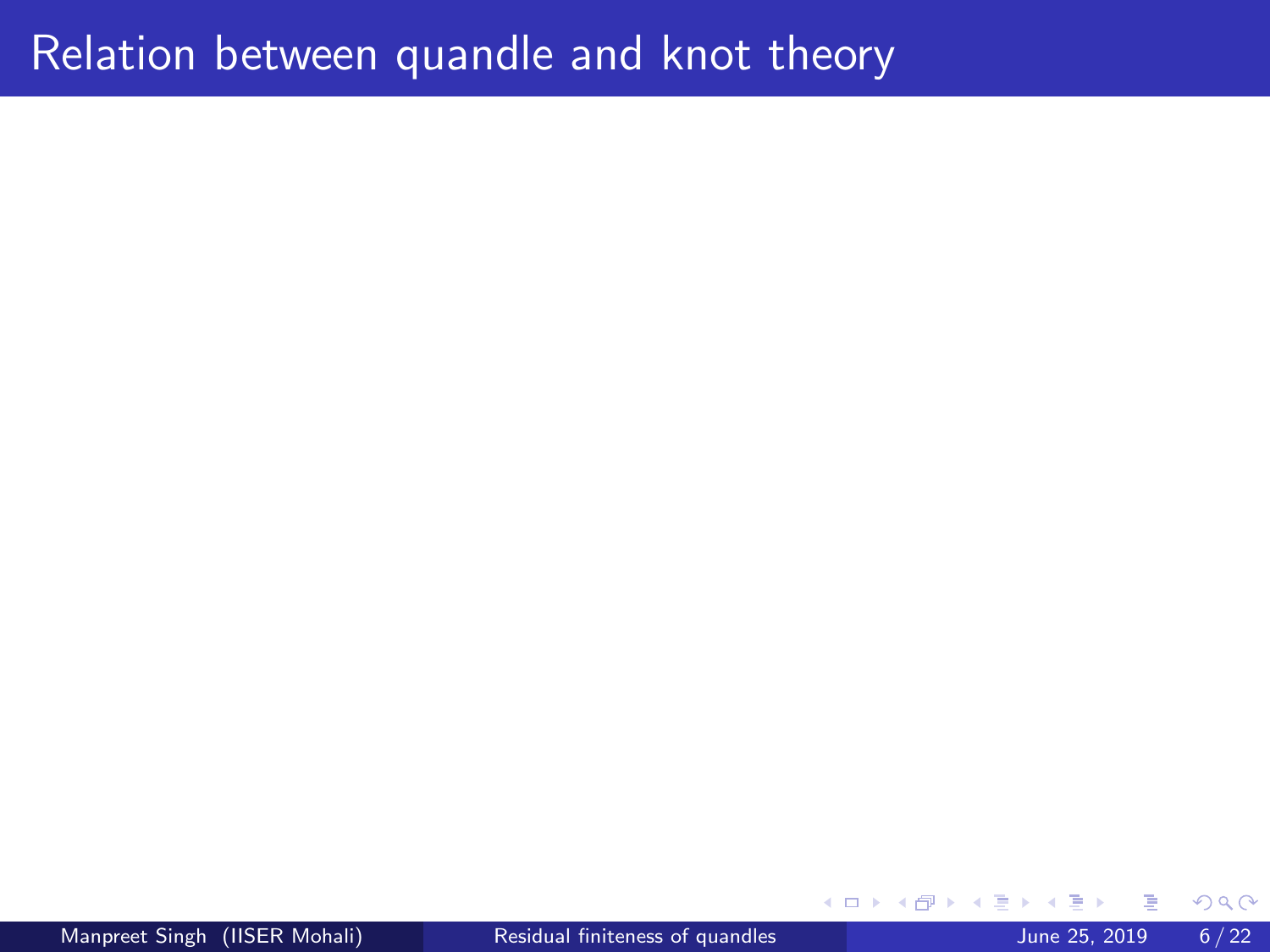In 1982 Matveev and Joyce (independently) associated to each oriented knot K a quandle  $Q(K)$  called the knot quandle and proved that the knot quandle is "almost" a complete invariant. Since then quandles have been investigated in order to construct knot and link invariants.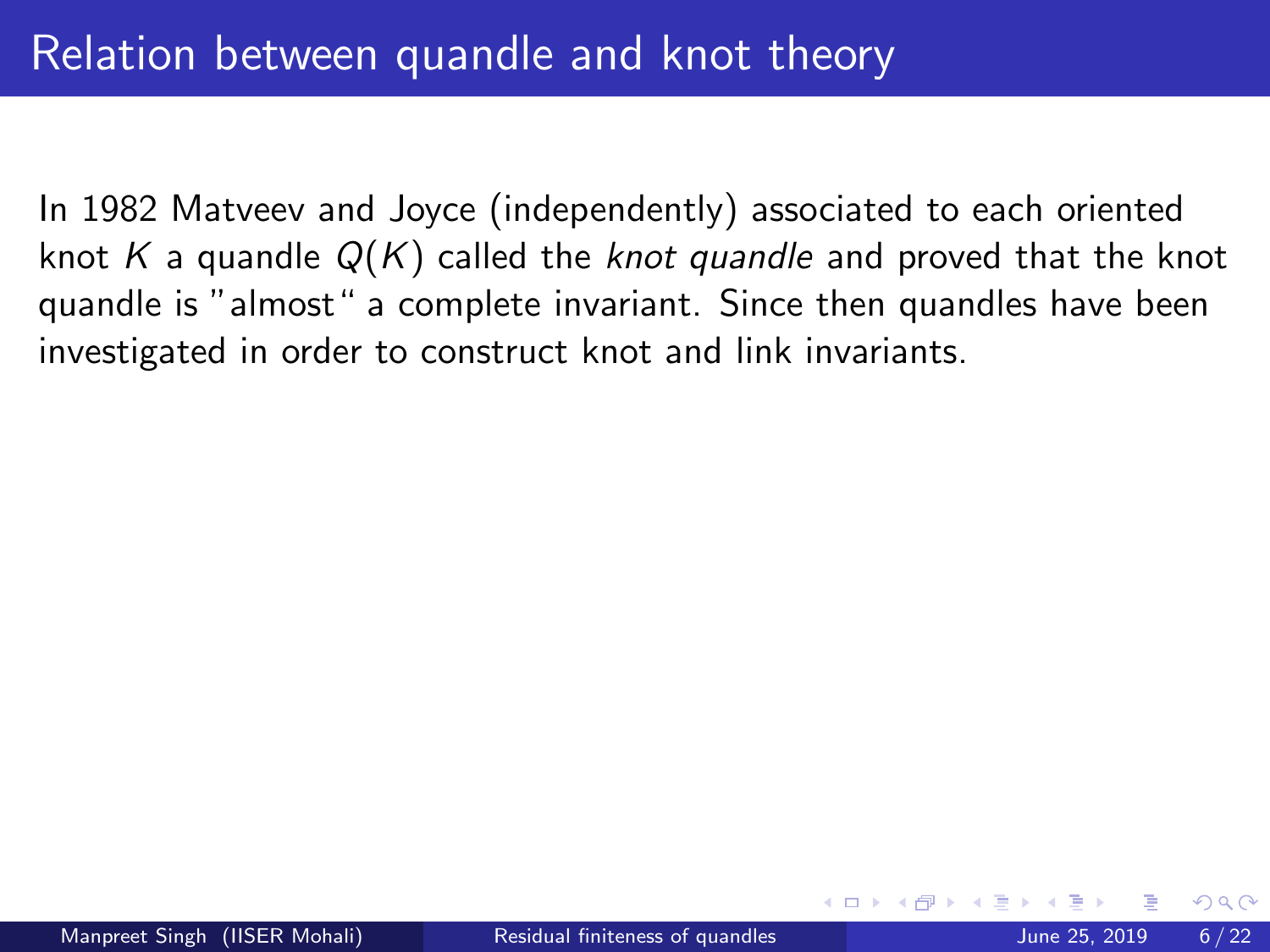In 1982 Matveev and Joyce (independently) associated to each oriented knot K a quandle  $Q(K)$  called the knot quandle and proved that the knot quandle is "almost" a complete invariant. Since then quandles have been investigated in order to construct knot and link invariants.

### Construction of a link quandle

- Let L be an oriented link in  $\mathbb{S}^3$  with components  $\mathcal{K}_1, \mathcal{K}_2, \ldots, \mathcal{K}_n$ .
- $V(L) :=$  Tubular neighborhood of L.  $V(L) = V(K_1) \sqcup V(K_2) \sqcup \ldots \sqcup V(K_n)$ , where  $V(K_i)$  is a tubular neighborhood of  $K_i$ .
- Link complement  $C(L) := \overline{\mathbb{S}^3 V(L)}$ .
- Fix a base point  $x_0 \in C(L)$ .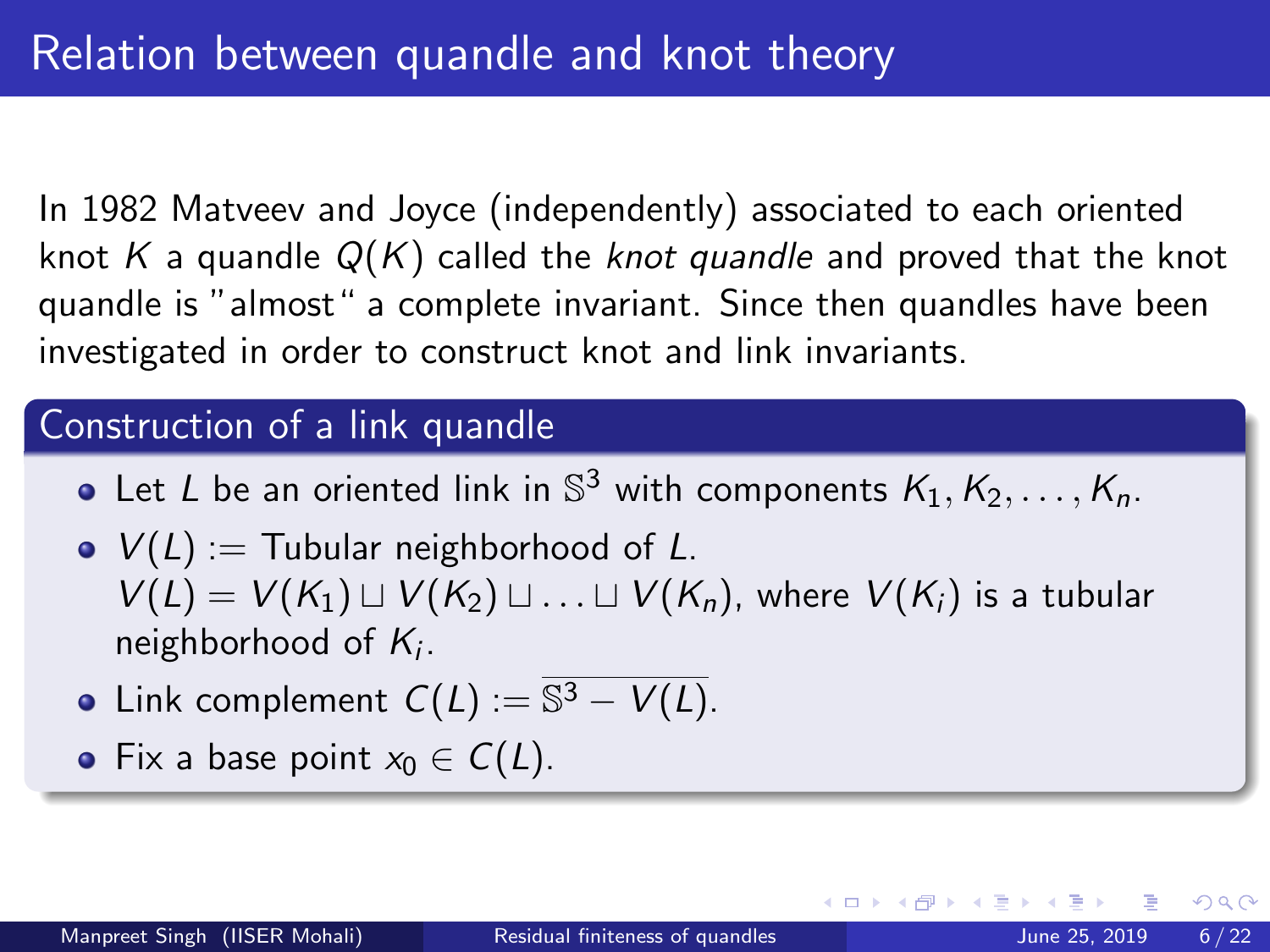# Construction of a link quandle

 $\odot$   $Q(L) :=$  Set of homotopy classes of paths in  $C(L)$  with initial point on the boundary  $\partial\bigl(V(L)\bigr)$  and end point at  $\mathsf{x}_0.$ 

- Let [a] and  $[b] \in Q(L)$ ;
- $[a] * [b] := [ab^{-1}m_{b(0)}b].$

Then  $Q(L)$  is a quandle associated to link L and is known as the *link* quandle.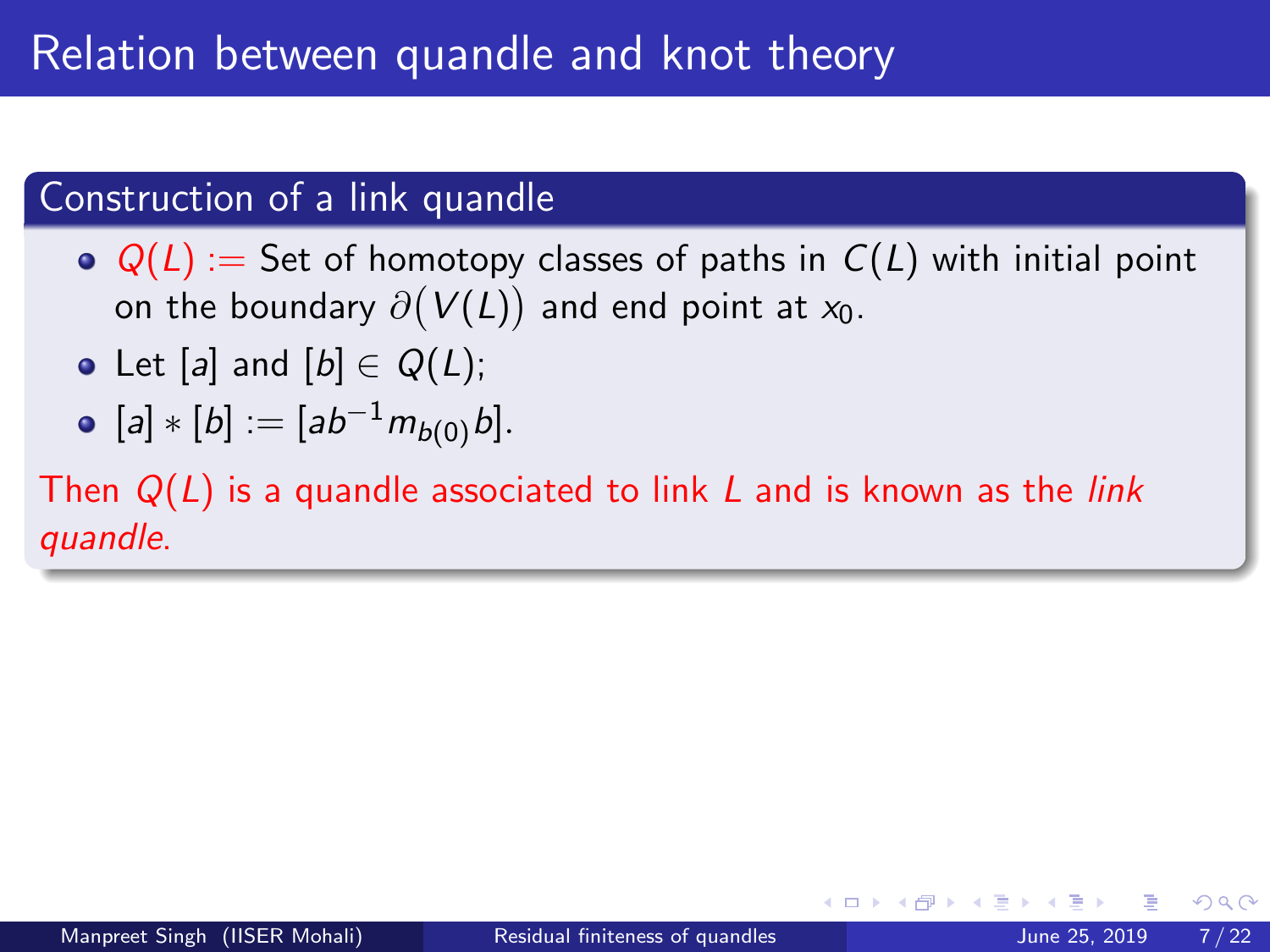# Construction of a link quandle

 $\odot$   $Q(L) :=$  Set of homotopy classes of paths in  $C(L)$  with initial point on the boundary  $\partial\bigl(V(L)\bigr)$  and end point at  $\mathsf{x}_0.$ 

- Let [a] and  $[b] \in Q(L)$ ;
- [a]  $*$  [b] := [ab<sup>-1</sup> $m_{b(0)}$ b].

Then  $Q(L)$  is a quandle associated to link L and is known as the *link* quandle.

# Theorem (Matveev-Joyce)

Let K and K' be two oriented knots in the  $\mathbb{S}^3$ . Then, K is isotopic to either K or  $-K'^*$  if and only if there exists a quandle isomorphism between the knot quandles  $Q_K$  and  $Q_K^{\prime}$ .

4 D F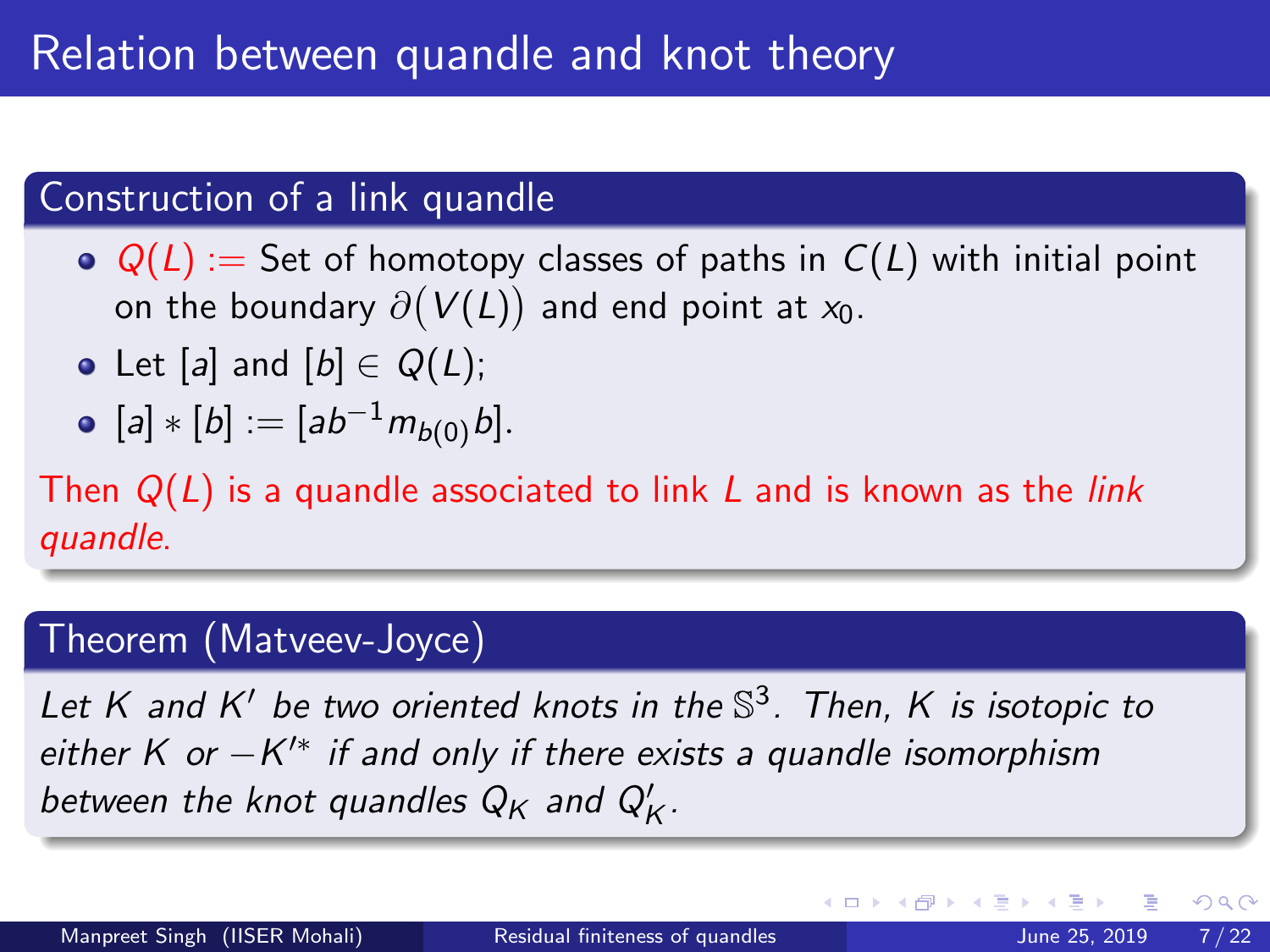# <span id="page-16-0"></span>Residual finiteness property

**K ロ ▶ K 倒 ▶** 

 $\mathcal{A}$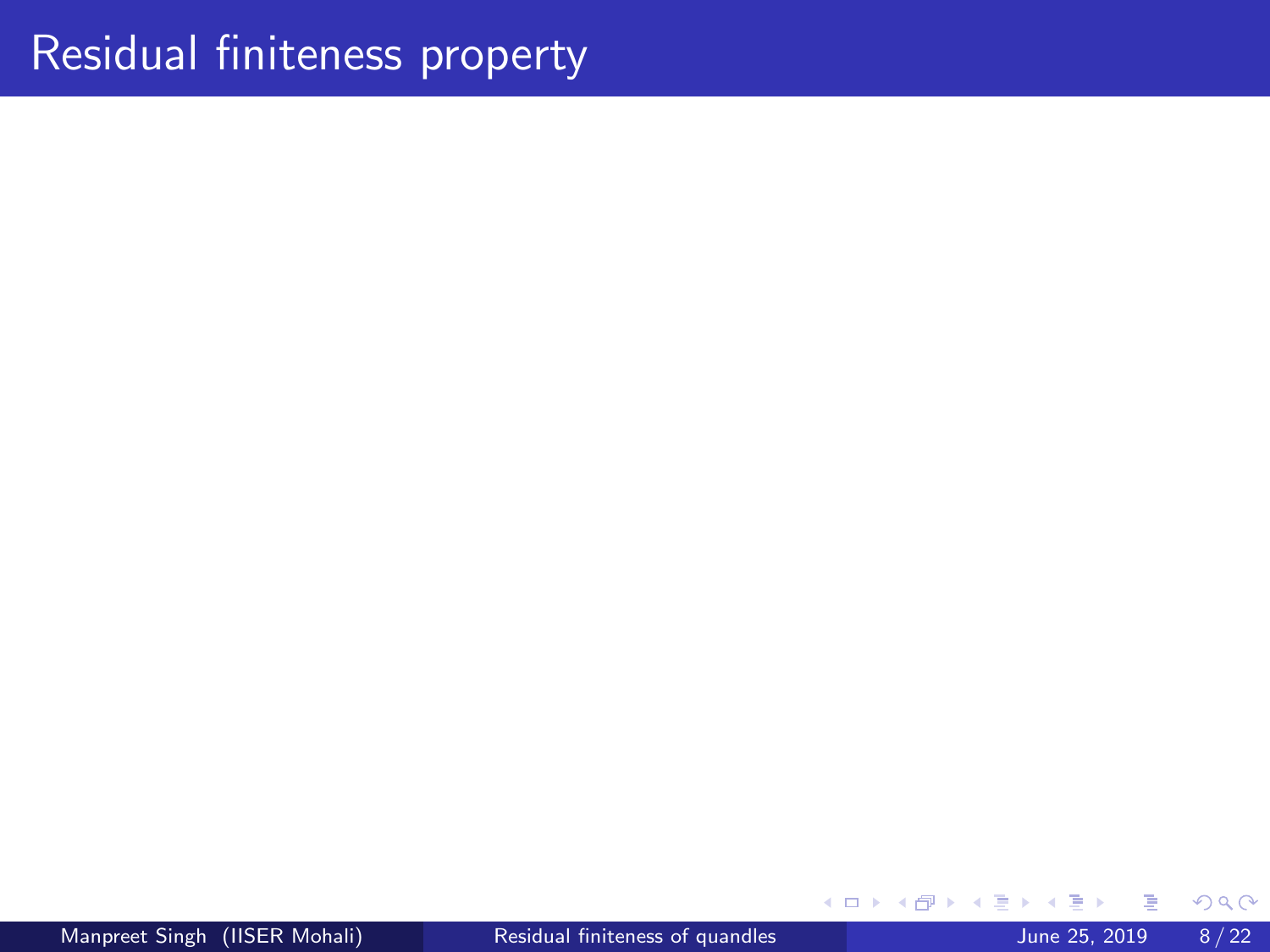### Definition

A group G is said to be residually finite if for all  $g, h \in G$  with  $g \neq h$ , there exists a finite group F and group homomorphism  $\phi : G \to F$  such that  $\phi(g) \neq \phi(h)$ .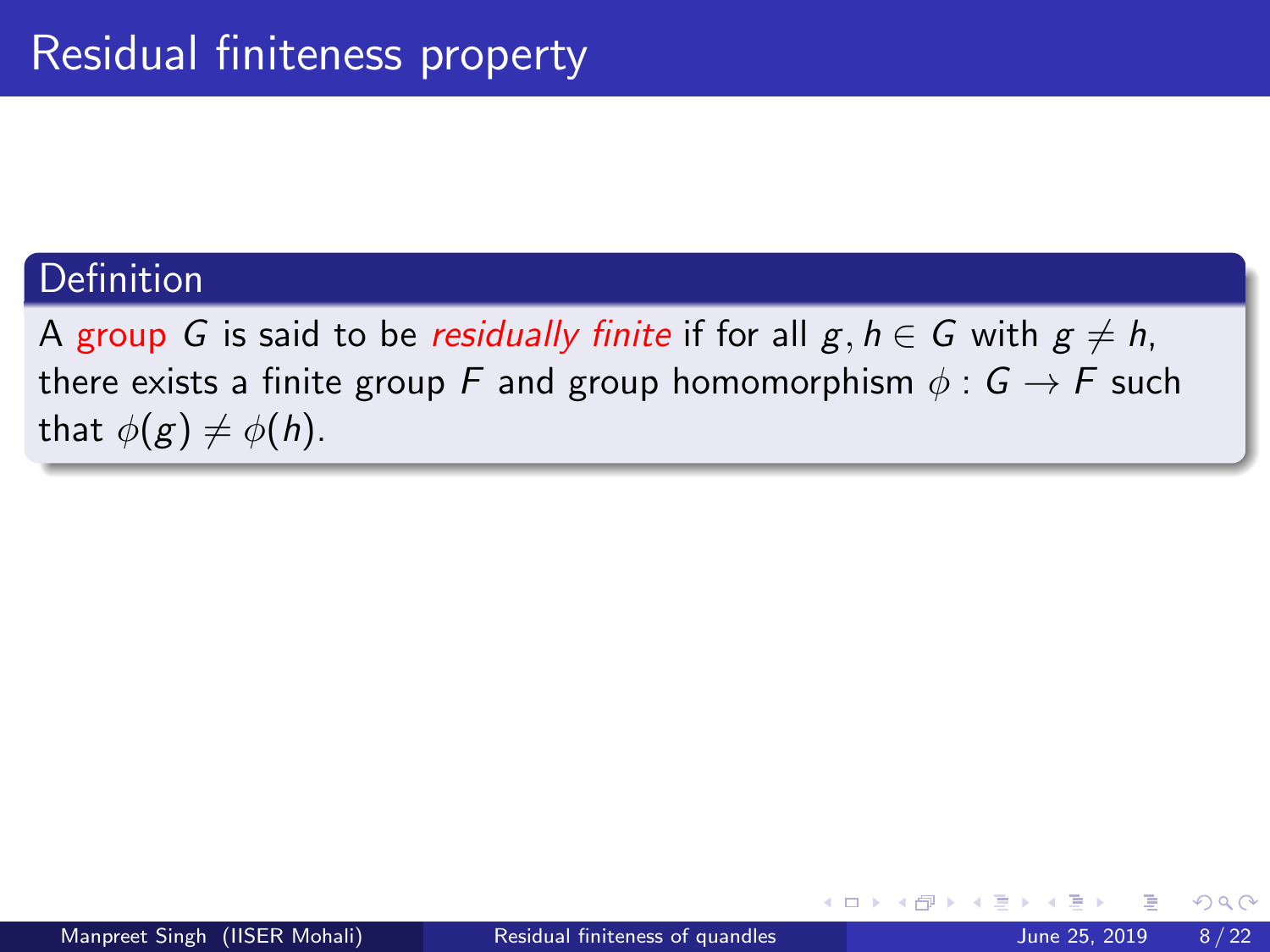### **Definition**

A group G is said to be residually finite if for all  $g, h \in G$  with  $g \neq h$ , there exists a finite group F and group homomorphism  $\phi : G \to F$  such that  $\phi(g) \neq \phi(h)$ .

### **Definition**

A quandle X is said to be *residually finite* if for all  $x, y \in X$  with  $x \neq y$ , there exists a finite quandle F and quandle homomorphism  $\phi: X \to F$ such that  $\phi(x) \neq \phi(y)$ .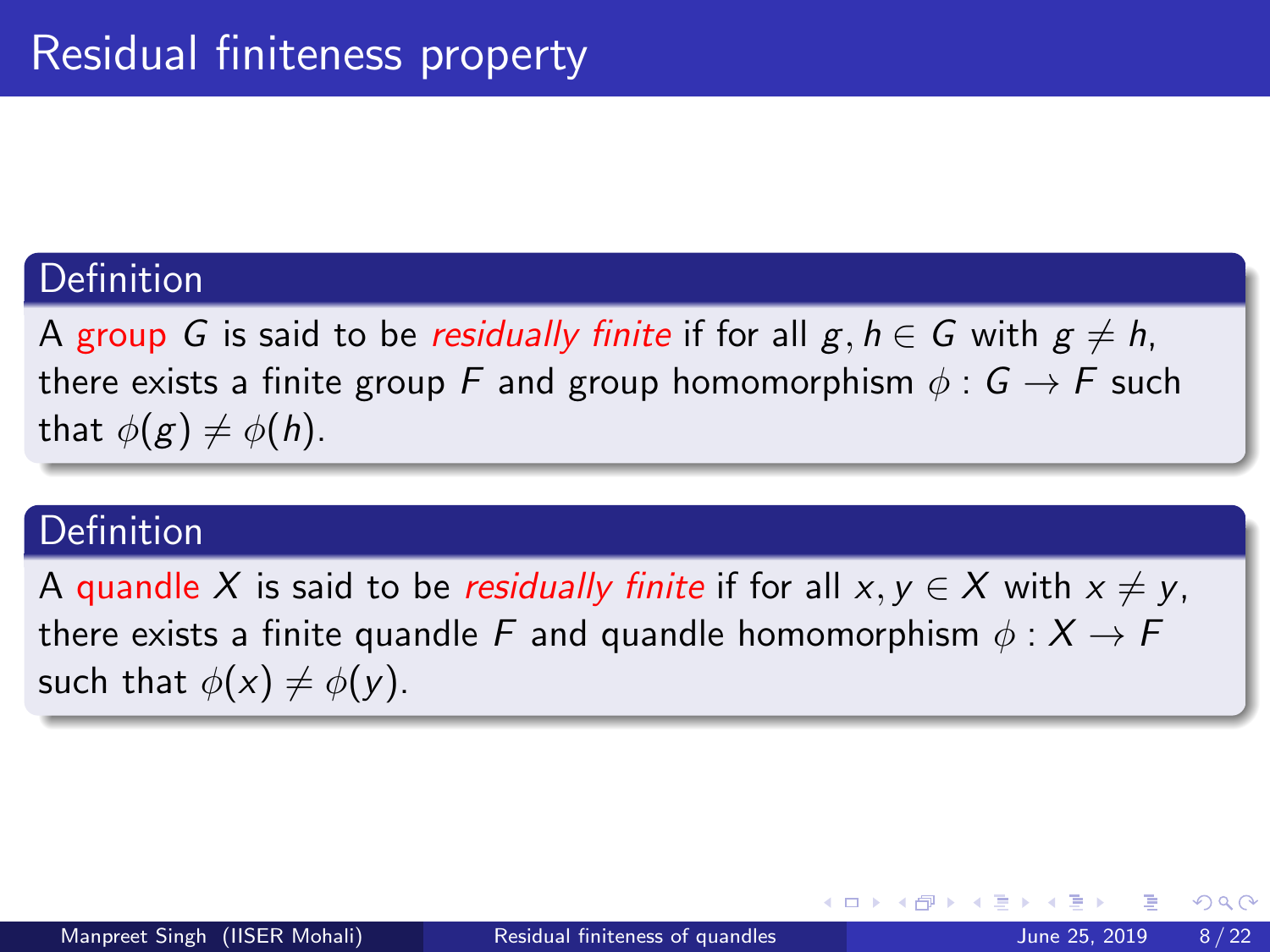# <span id="page-19-0"></span>Residual finiteness property and knot theory

4 D F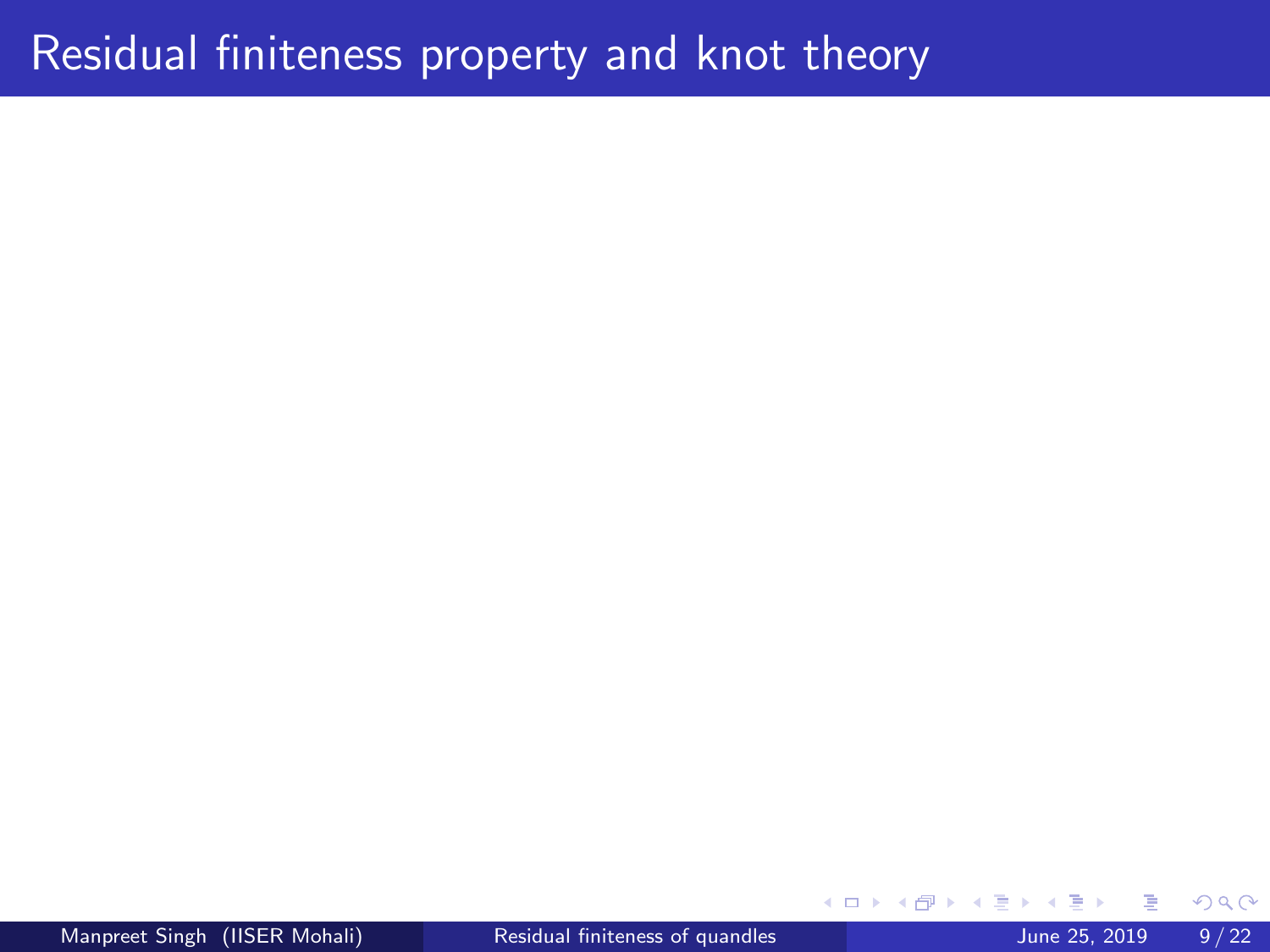- Neuwirth (1965) showed that knot groups of fibered knots are residually finite and conjectured that every knot group is residually finite.
- Mayland (1972) proved it of twist knots, and Stebe extended the result to certain class of non-fibered knots.
- Thurston (1982) proved that knot groups are residually finite.
- **•** Perelman's proof of the geometrization conjecture implies that the fundamental group of every compact 3-manifold is resdiually finite.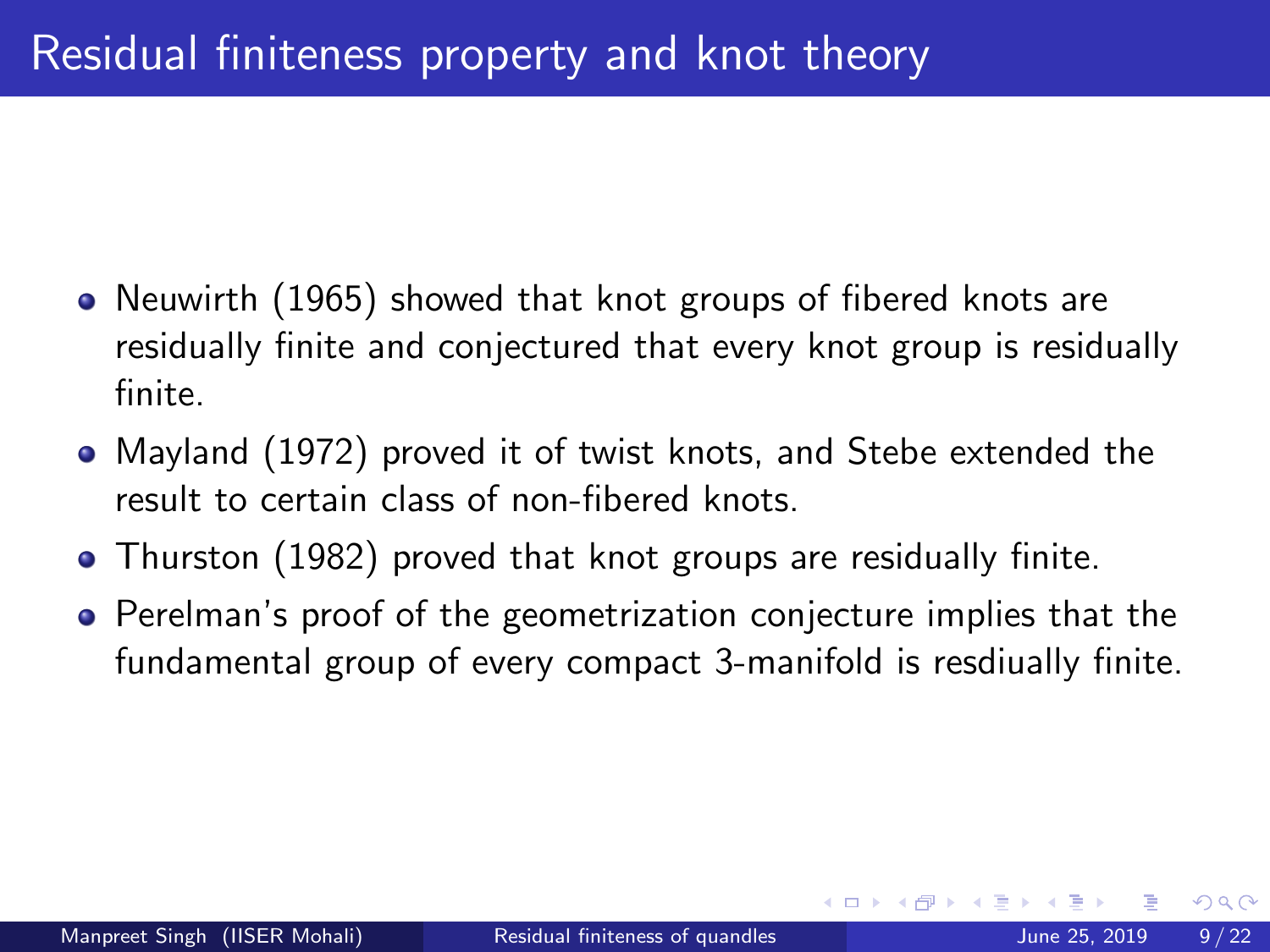# <span id="page-21-0"></span>**Results**

 $2990$ 

イロト イ部 トイヨ トイヨト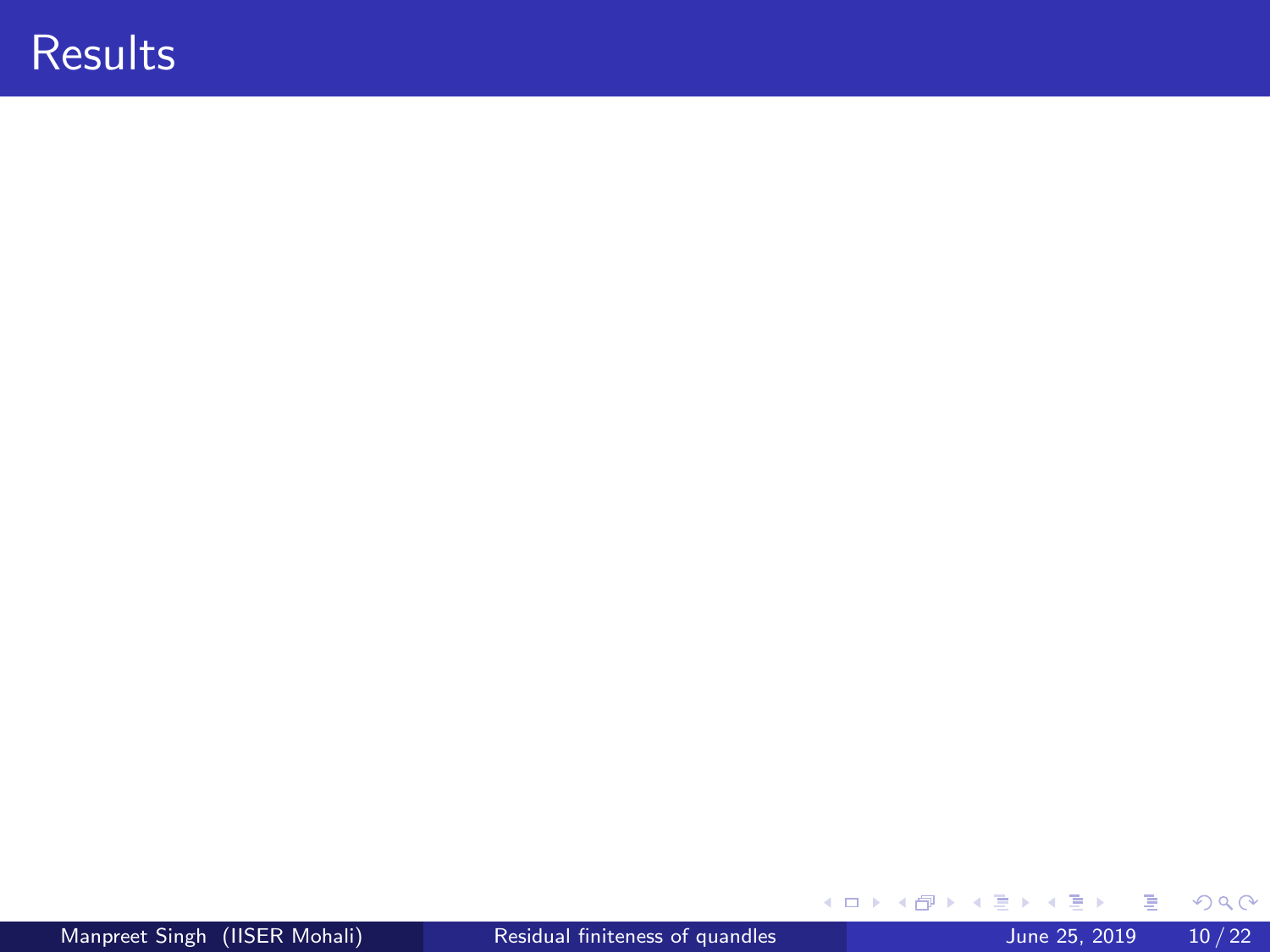#### **Theorem**

If G is a residually finite group, then  $Conj(G)$  is a residually finite quandle.

4 D F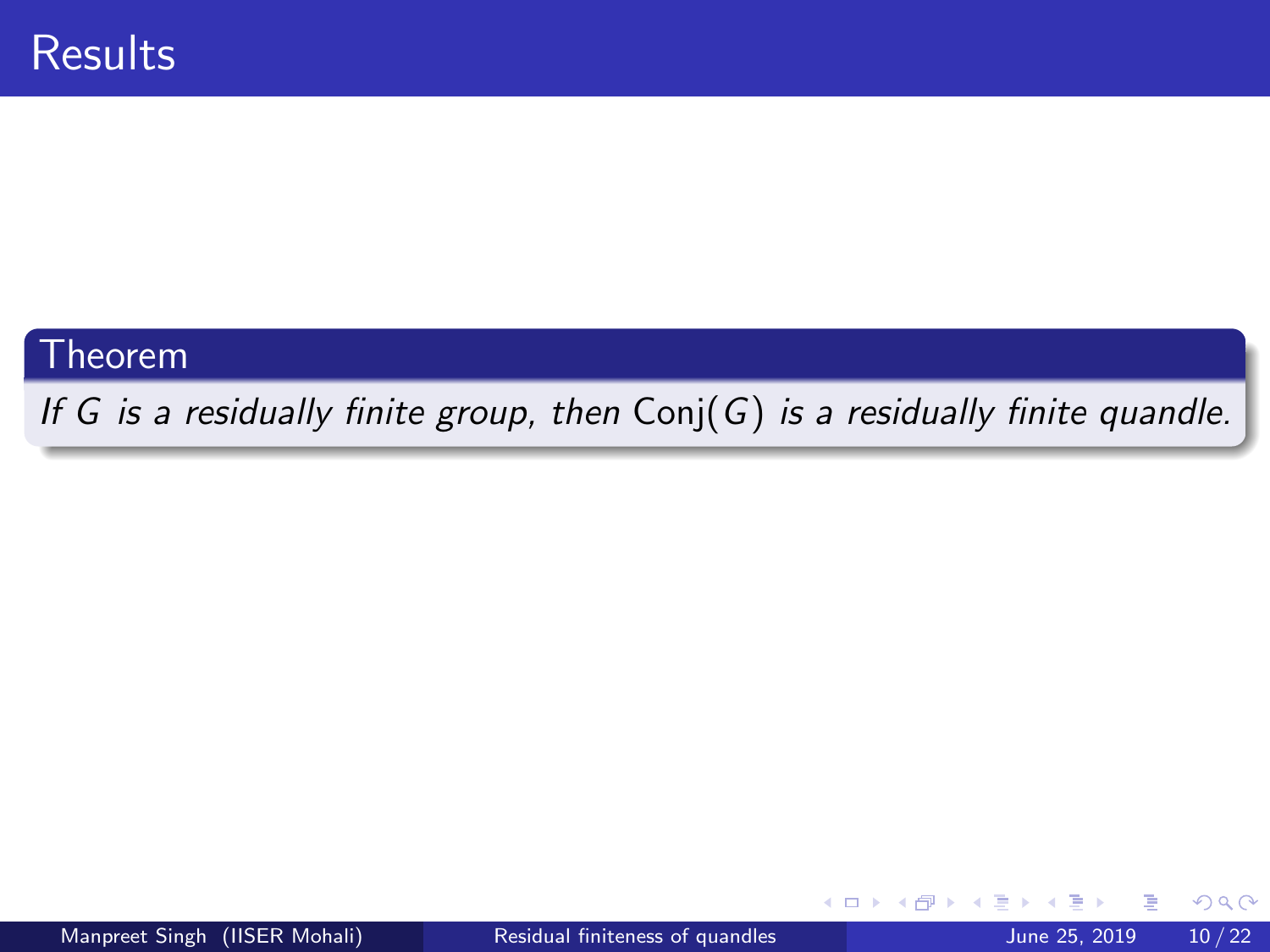#### Theorem

If G is a residually finite group, then  $Conj(G)$  is a residually finite quandle.

### Theorem

Every free quandle is residually finite.

4 0 8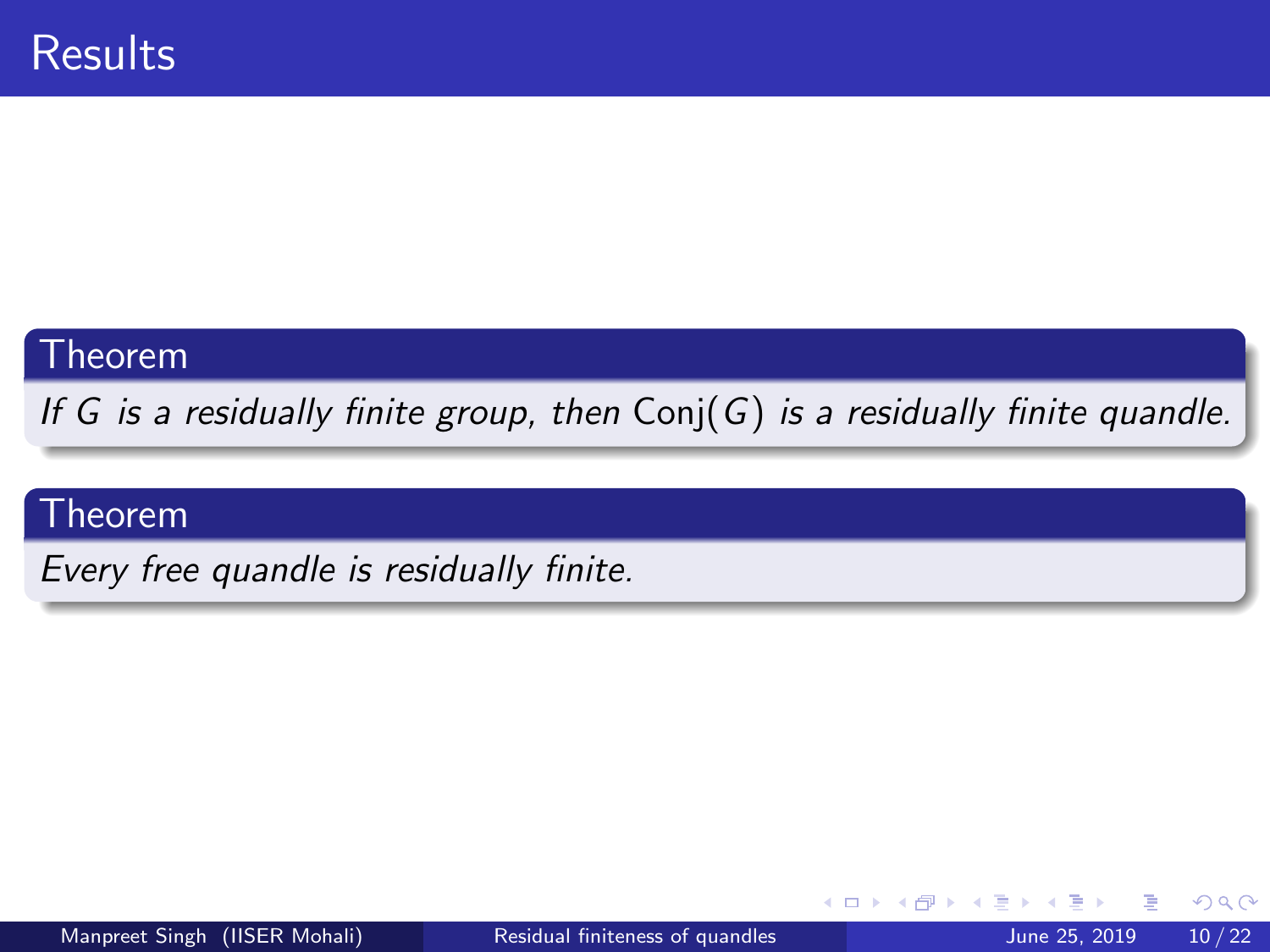# Definition

A quandle  $X$  is called *Hopfian* if every surjective quandle endomorphism of  $X$  is injective.

4 **D**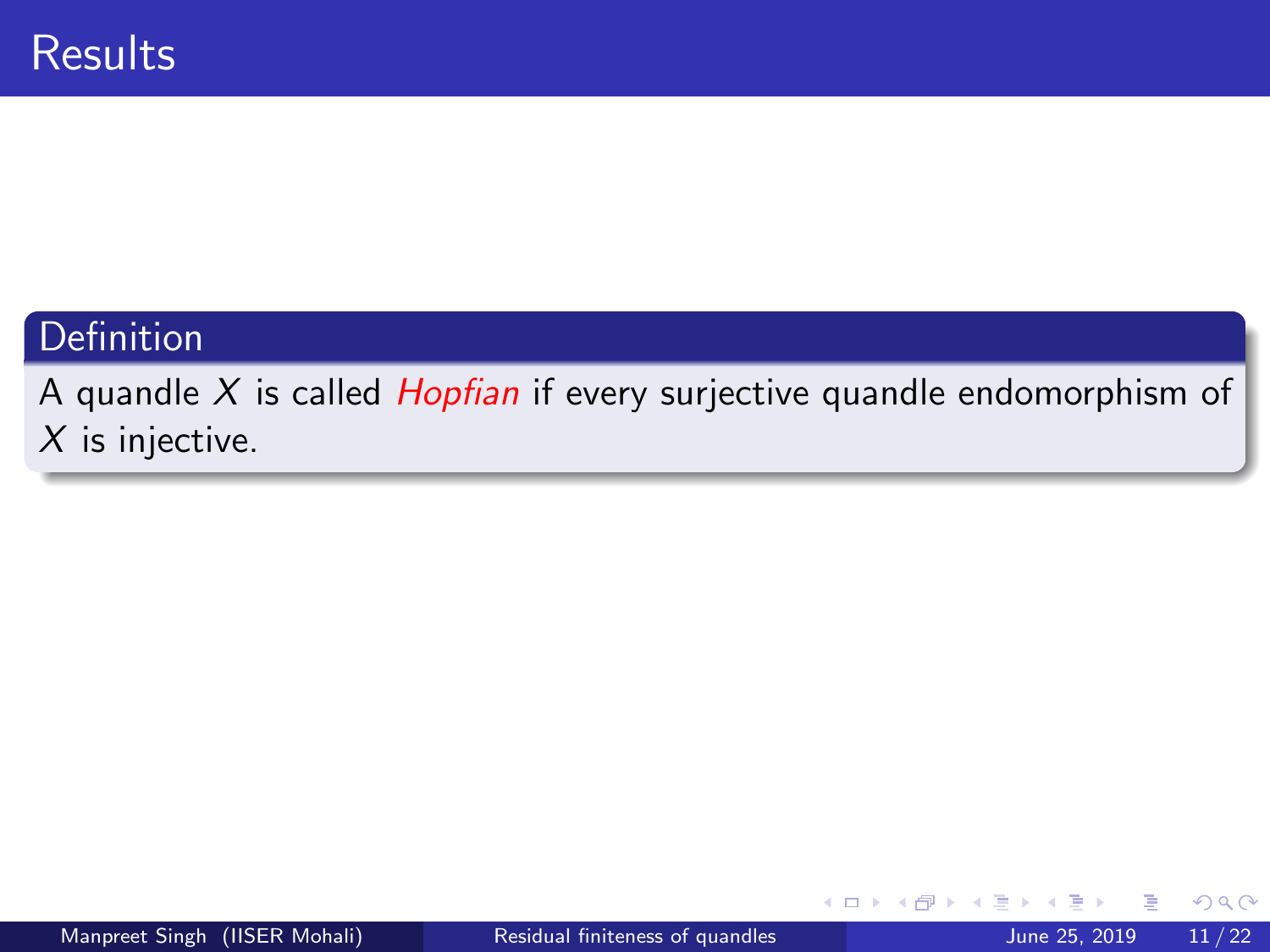# Definition

A quandle X is called *Hopfian* if every surjective quandle endomorphism of  $X$  is injective.

#### **Theorem**

Every finitely generated residually finite quandle is Hopfian.

4 0 8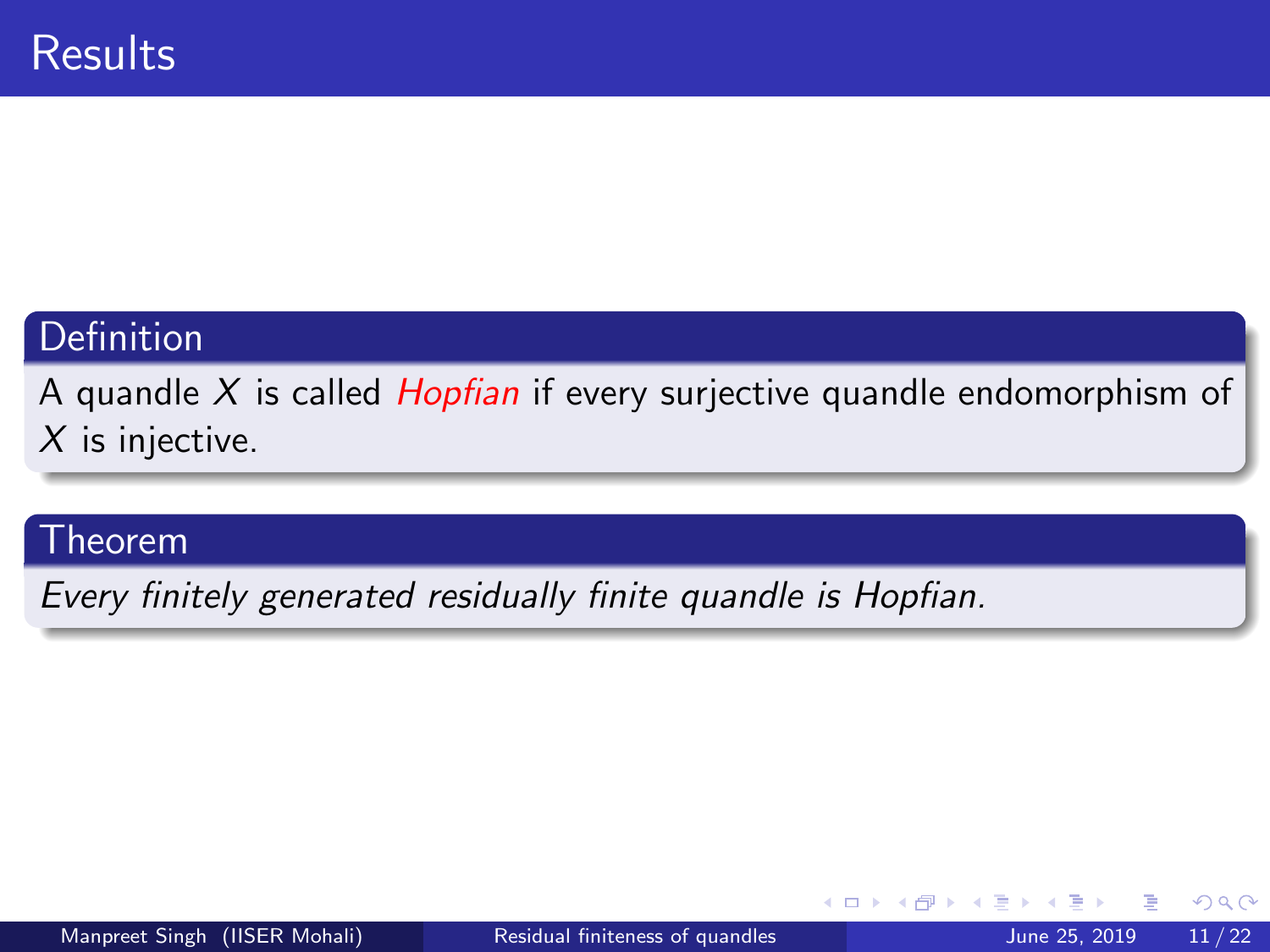# **Results**

 $2990$ 

イロト イ部 トイヨ トイヨト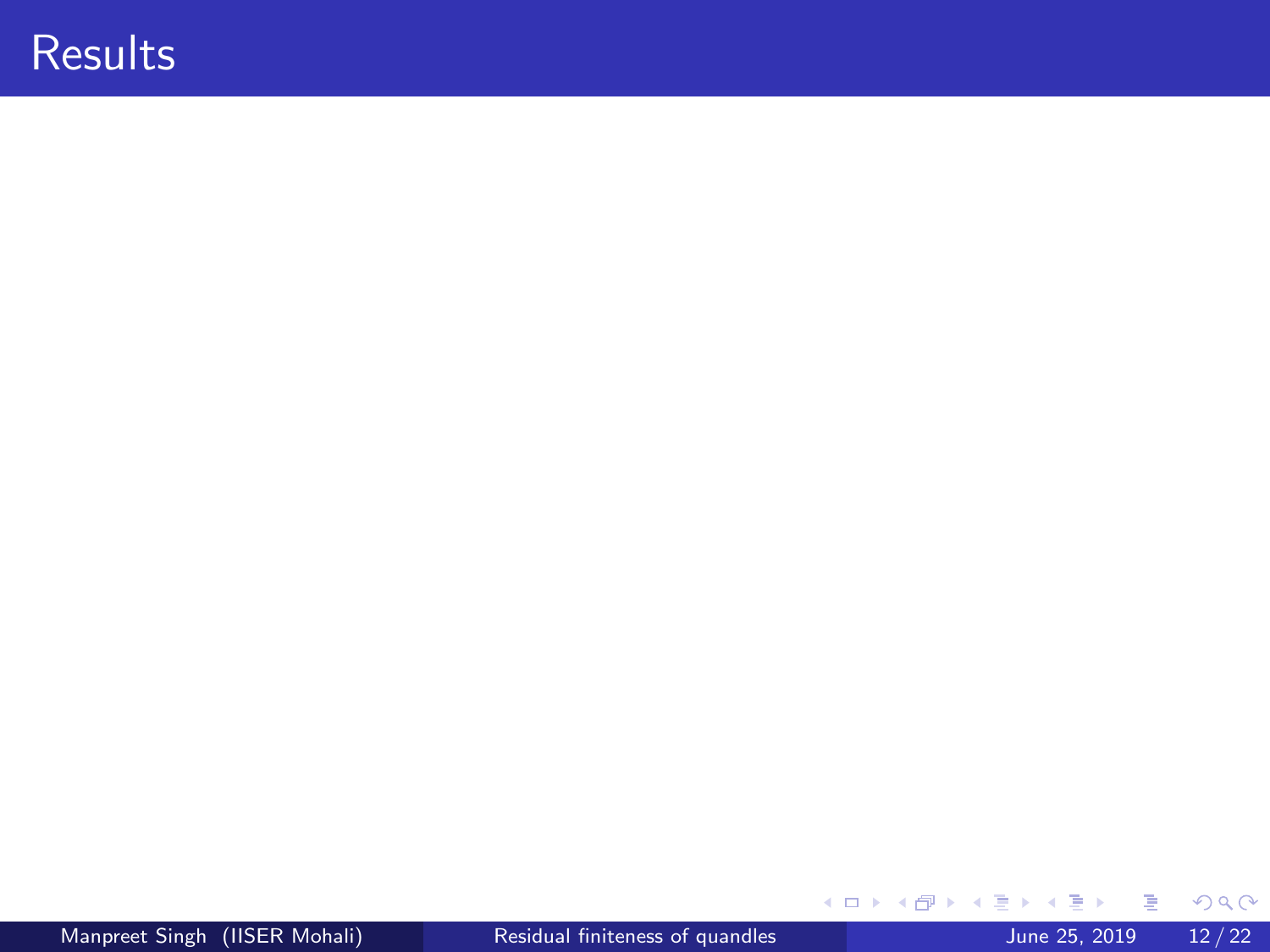# **Results**

### **Definition**

Let X be a quandle. For each  $x \in X$  the map  $S_x : X \to X$  defined as  $S_x(y) := y * x$  is called an inner automorphism. The group generated by all such automorphisms is called *inner automorphism group of quandle X* and denoted by  $Inn(X)$ .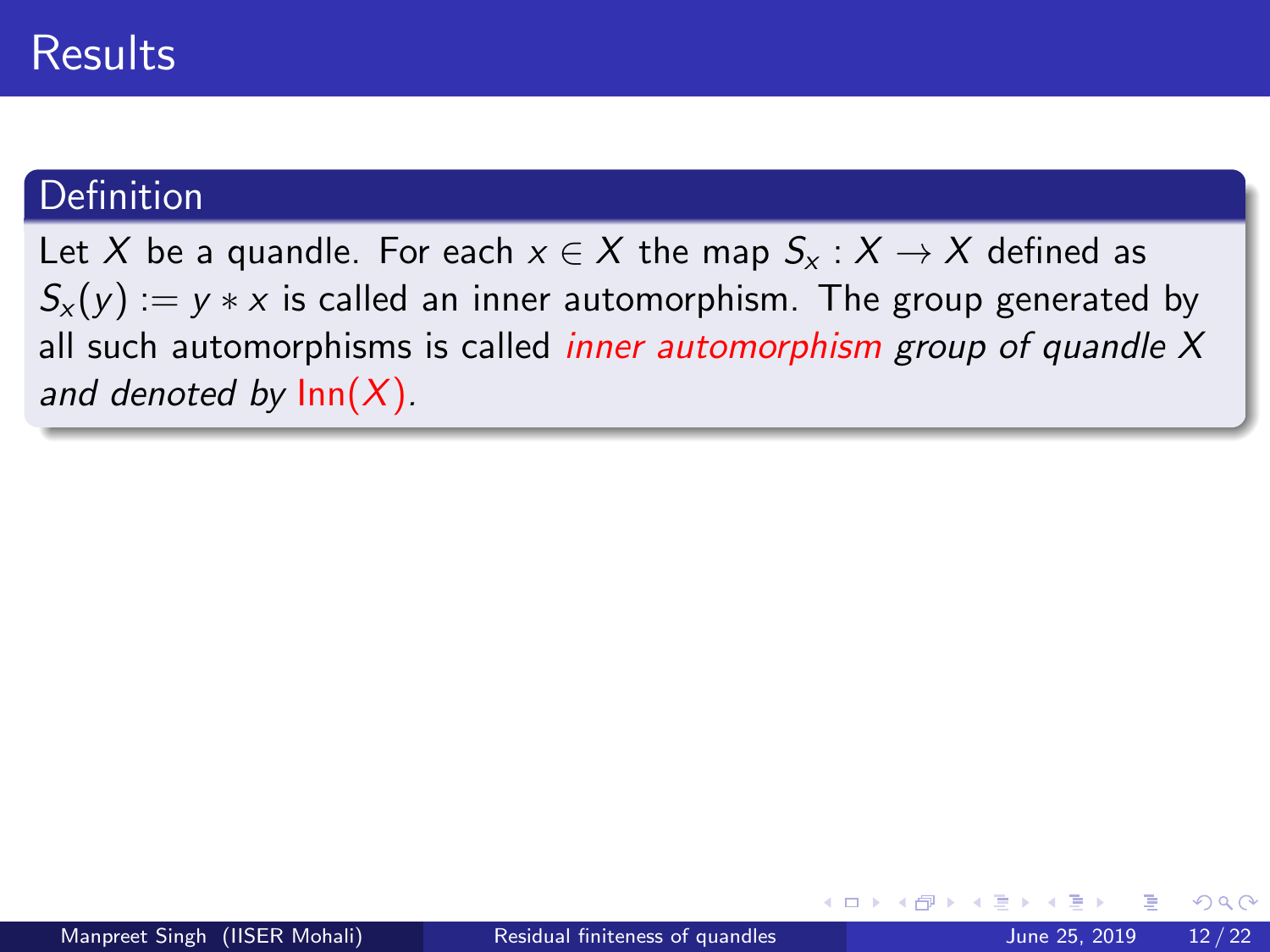### **Definition**

Let X be a quandle. For each  $x \in X$  the map  $S_x : X \to X$  defined as  $S_{x}(y) := y * x$  is called an inner automorphism. The group generated by all such automorphisms is called *inner automorphism group of quandle X* and denoted by  $\text{Inn}(X)$ .

Following is a well known result in group theory:

#### Theorem

Automorphism group of finitely generated residually finite group is residually finite.

4 D F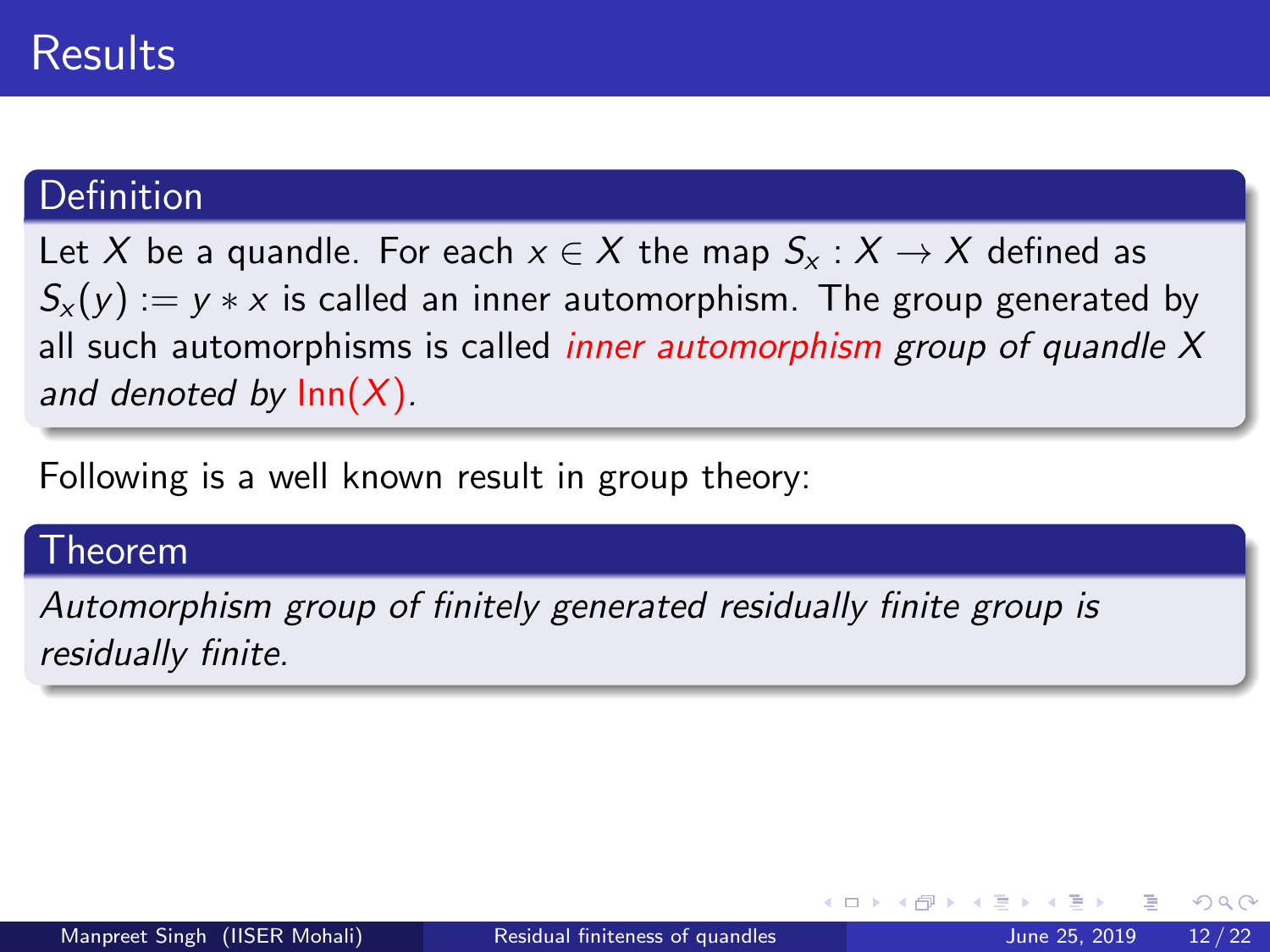### **Definition**

Let X be a quandle. For each  $x \in X$  the map  $S_x : X \to X$  defined as  $S_{x}(y) := y * x$  is called an inner automorphism. The group generated by all such automorphisms is called *inner automorphism group of quandle X* and denoted by  $\text{Inn}(X)$ .

Following is a well known result in group theory:

#### Theorem

Automorphism group of finitely generated residually finite group is residually finite.

#### Theorem

Inner automorphism group of a residually finite quandle is residually finite.

 $QQ$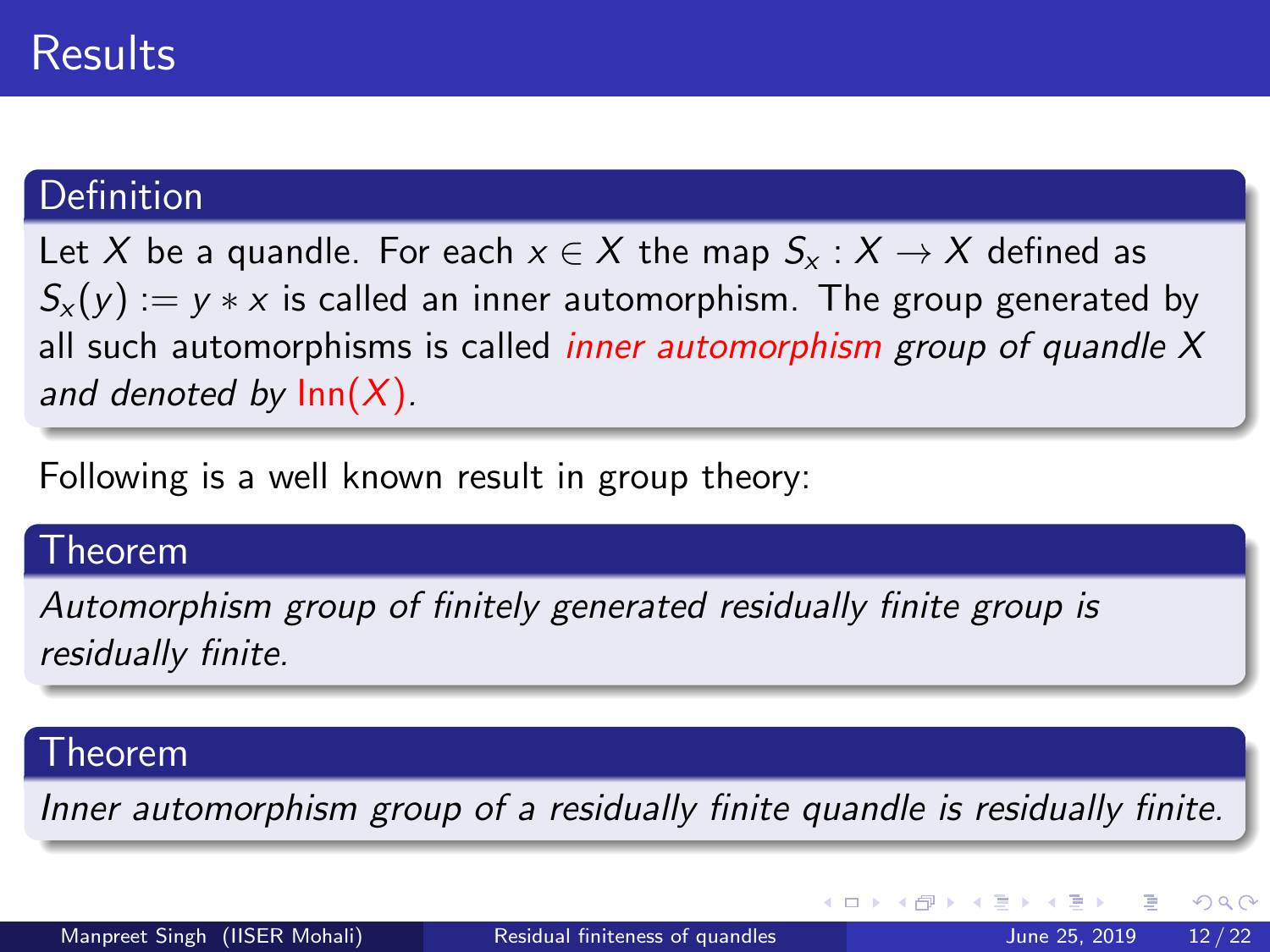# Results: Word problem

≃

**K ロ ▶ K 母 ▶ K**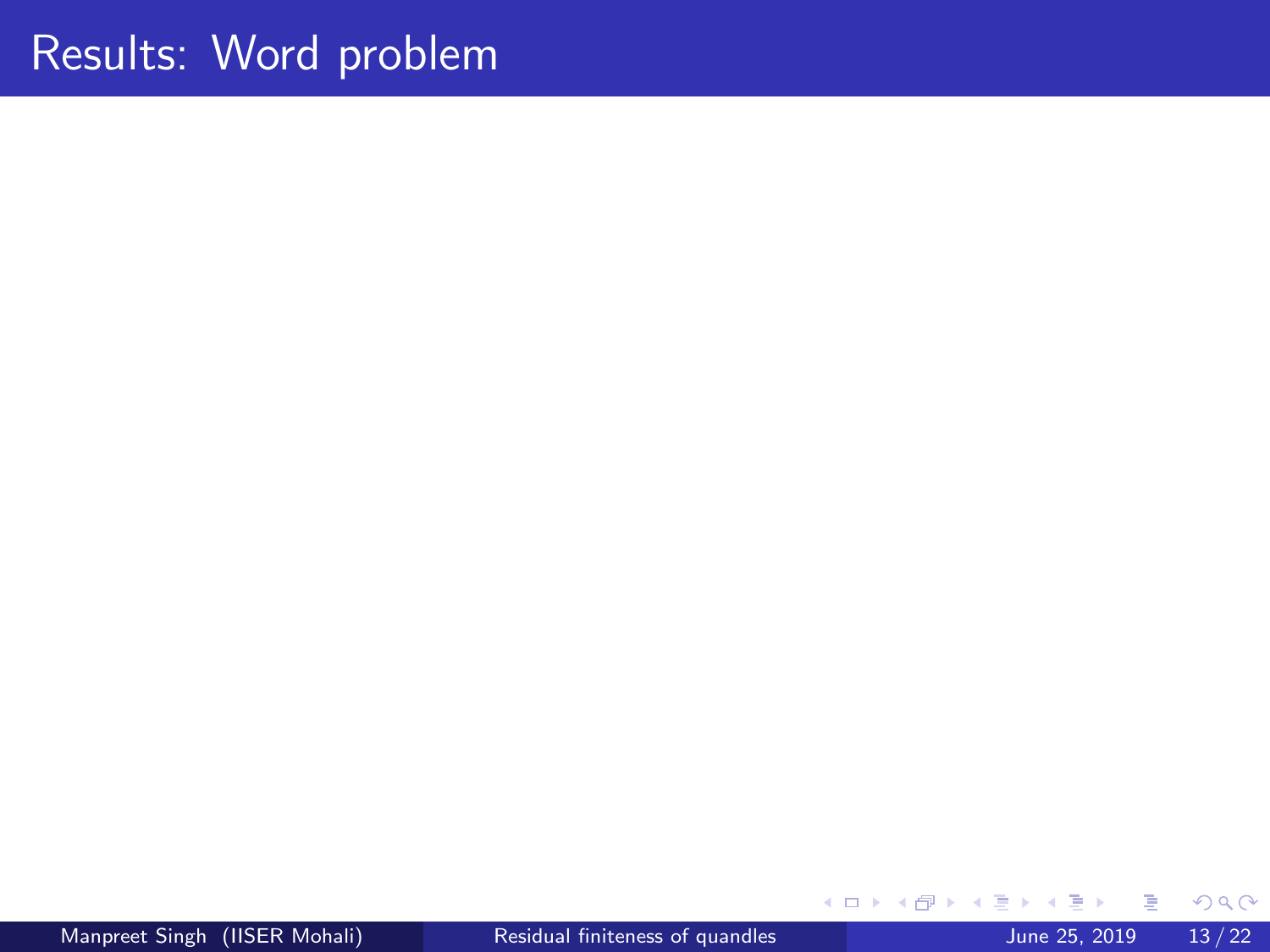Let  $Q = \langle X | R \rangle$  be a quandle. If  $w_1, w_2$  are two words in Q, how to decide whether  $w_1$  is equal to  $w_2$  are not?

4 0 8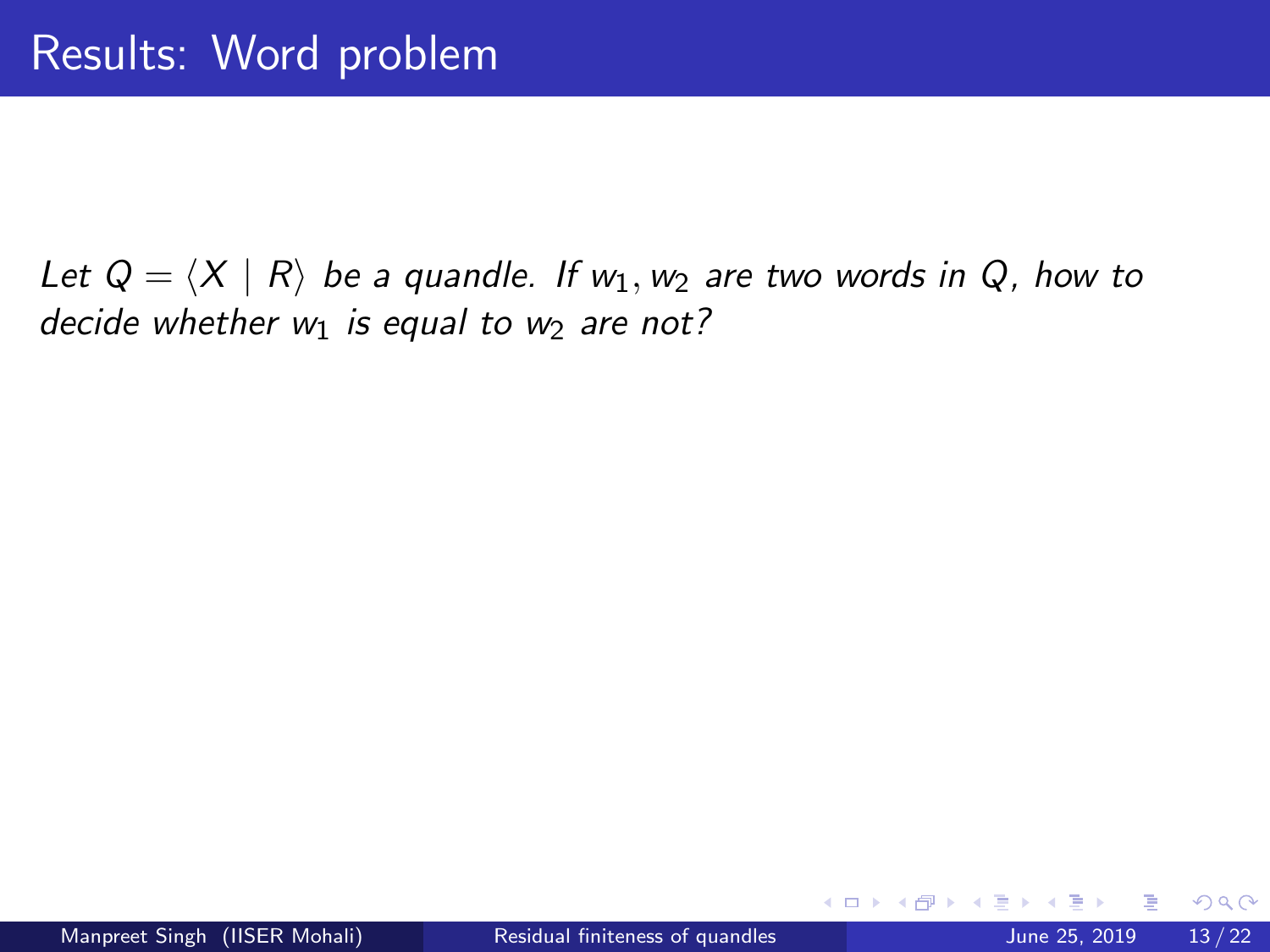Let  $Q = \langle X | R \rangle$  be a quandle. If  $w_1, w_2$  are two words in Q, how to decide whether  $w_1$  is equal to  $w_2$  are not?

### Theorem (Belk-McGrail)

There exists a finitely presented quandle with undecidable word problem.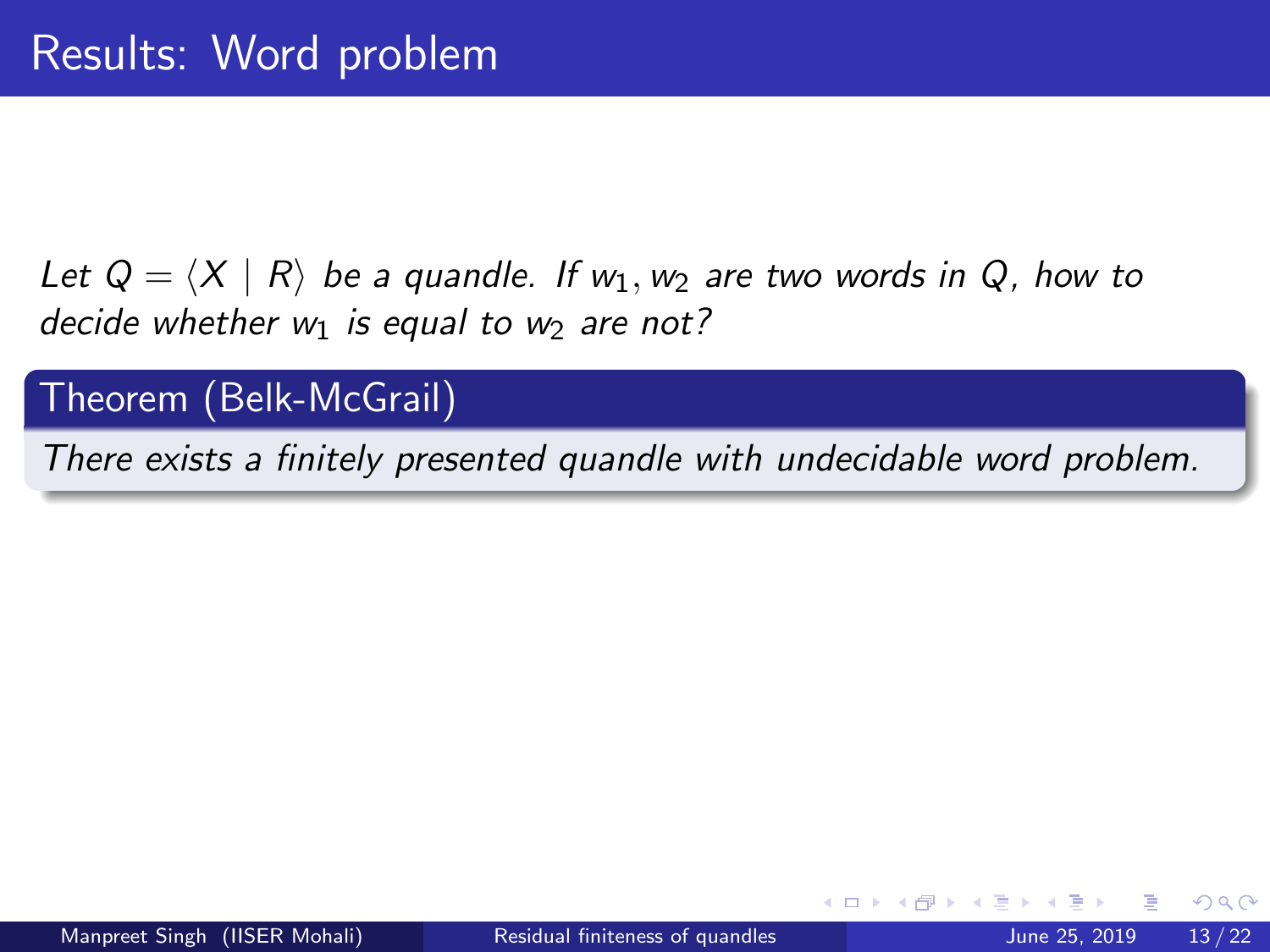Let  $Q = \langle X | R \rangle$  be a quandle. If  $w_1, w_2$  are two words in Q, how to decide whether  $w_1$  is equal to  $w_2$  are not?

# Theorem (Belk-McGrail)

There exists a finitely presented quandle with undecidable word problem.

#### Theorem

Every finitely presented residually finite quandle has a solvable word problem.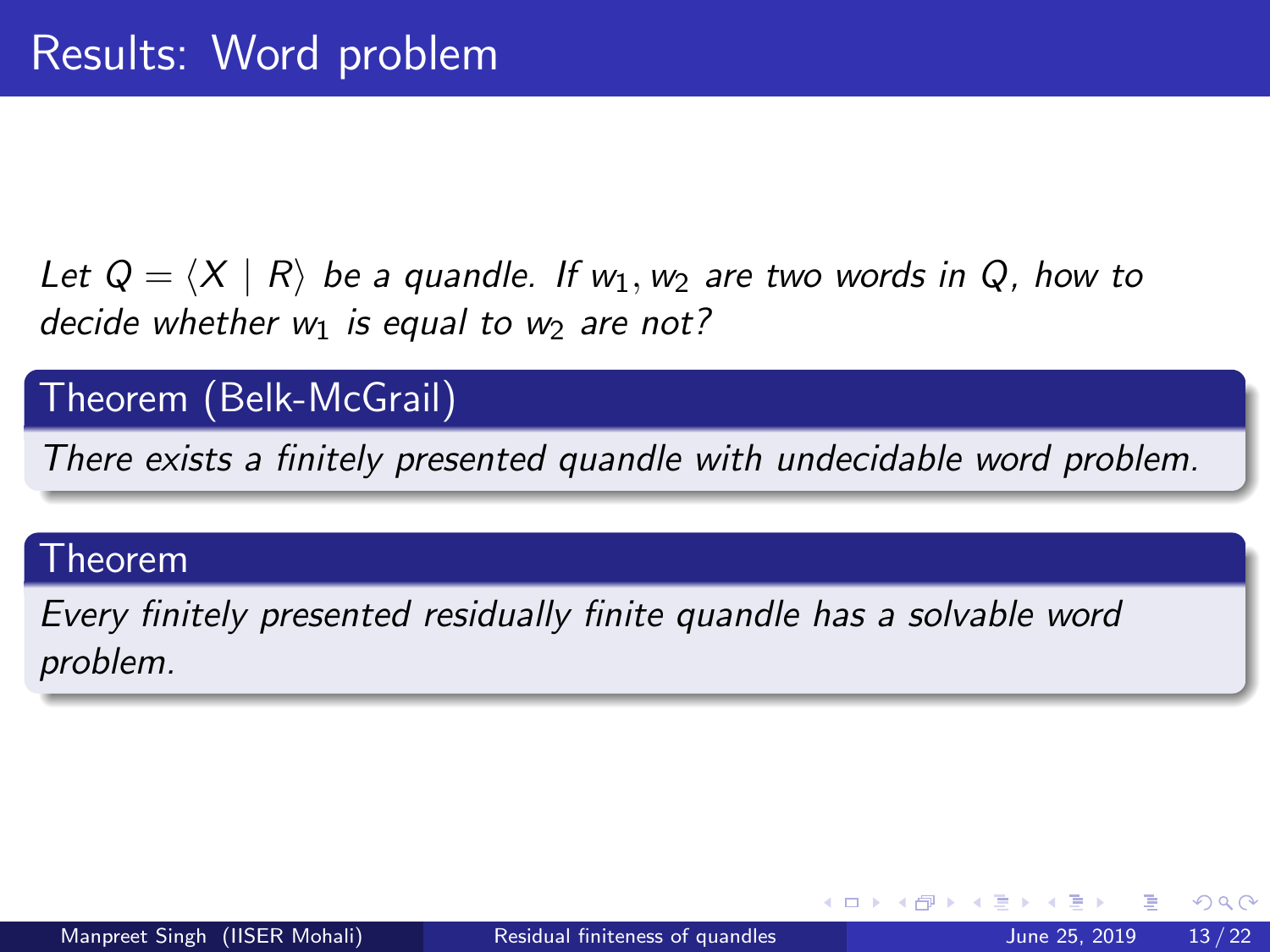<span id="page-34-0"></span>Manpreet Singh (IISER Mohali) [Residual finiteness of quandles](#page-0-0) June 25, 2019 14/22

E

э  $\sim$  $\mathcal{A}$  .

**K ロ ▶ K 伊 ▶ K**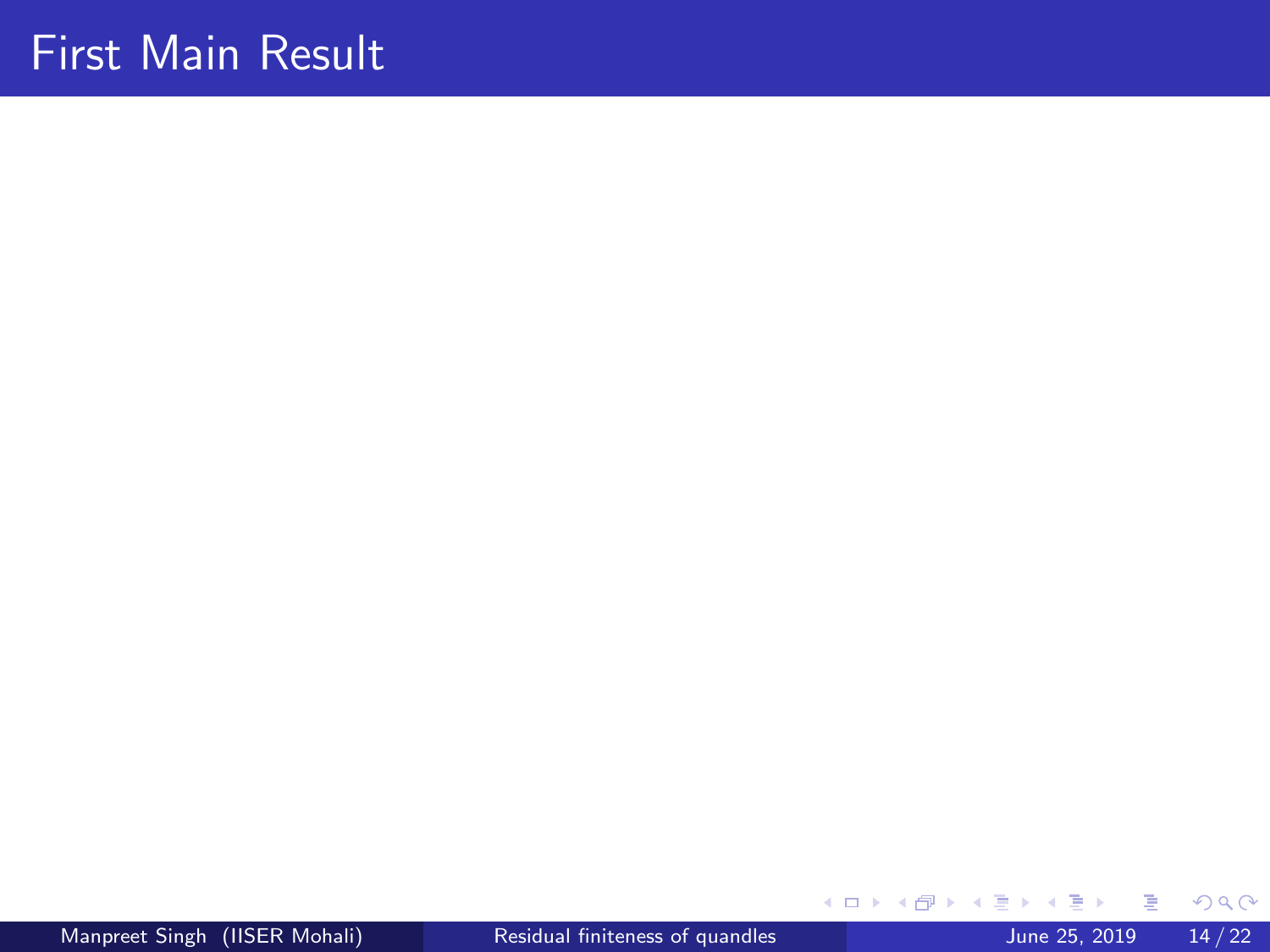#### Theorem

Knot quandles are residually finite.



V.G. Bardakov, M. Singh and M. Singh, Free quandles and knot quandles are residually finite, Proc. Amer. Math. Soc.(2019)

 $\leftarrow$   $\Box$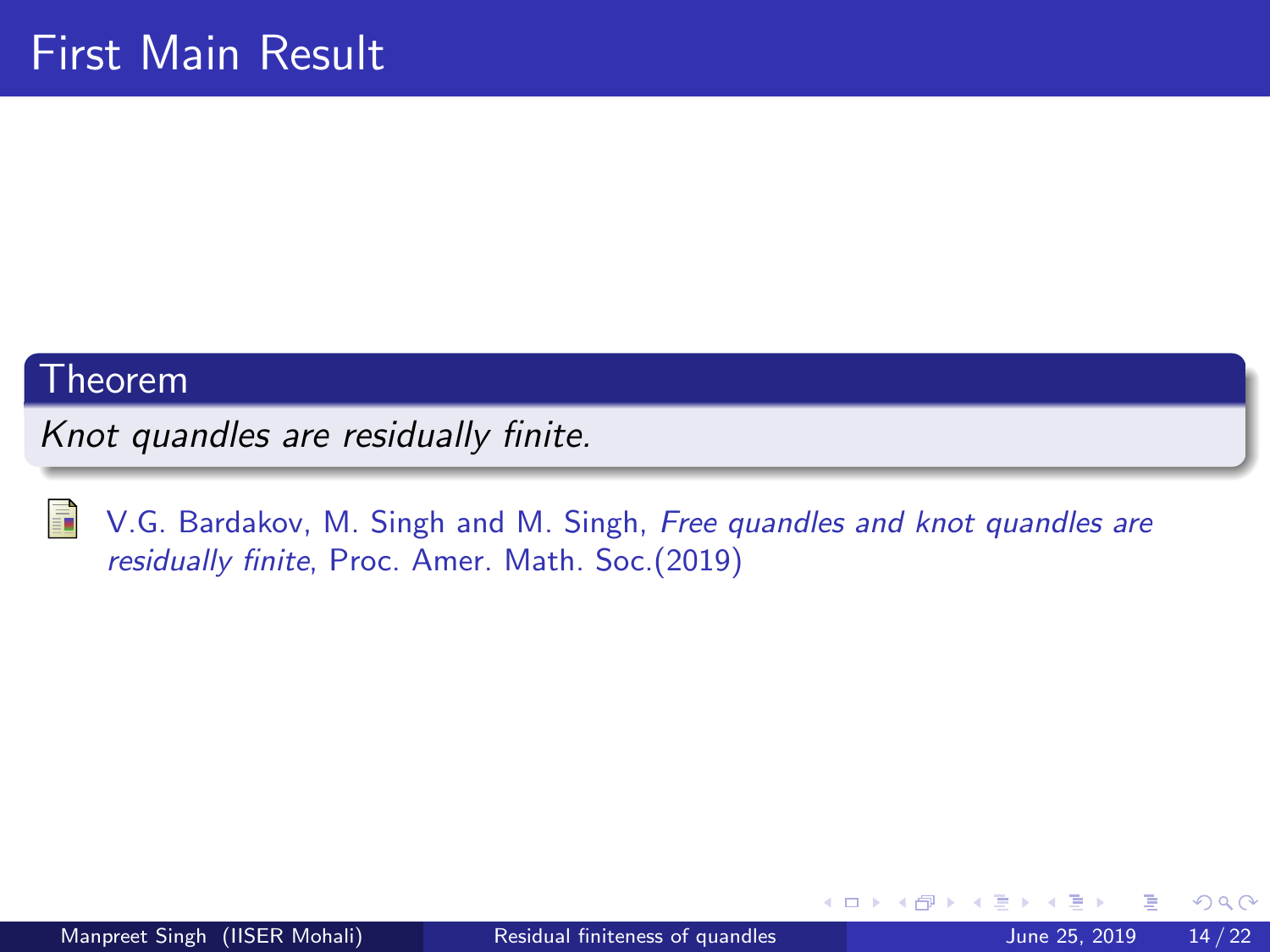Manpreet Singh (IISER Mohali) [Residual finiteness of quandles](#page-0-0) June 25, 2019 15/22

E

**∢ ロ ≯ ∢ 伊 ≯** 

 $\rightarrow$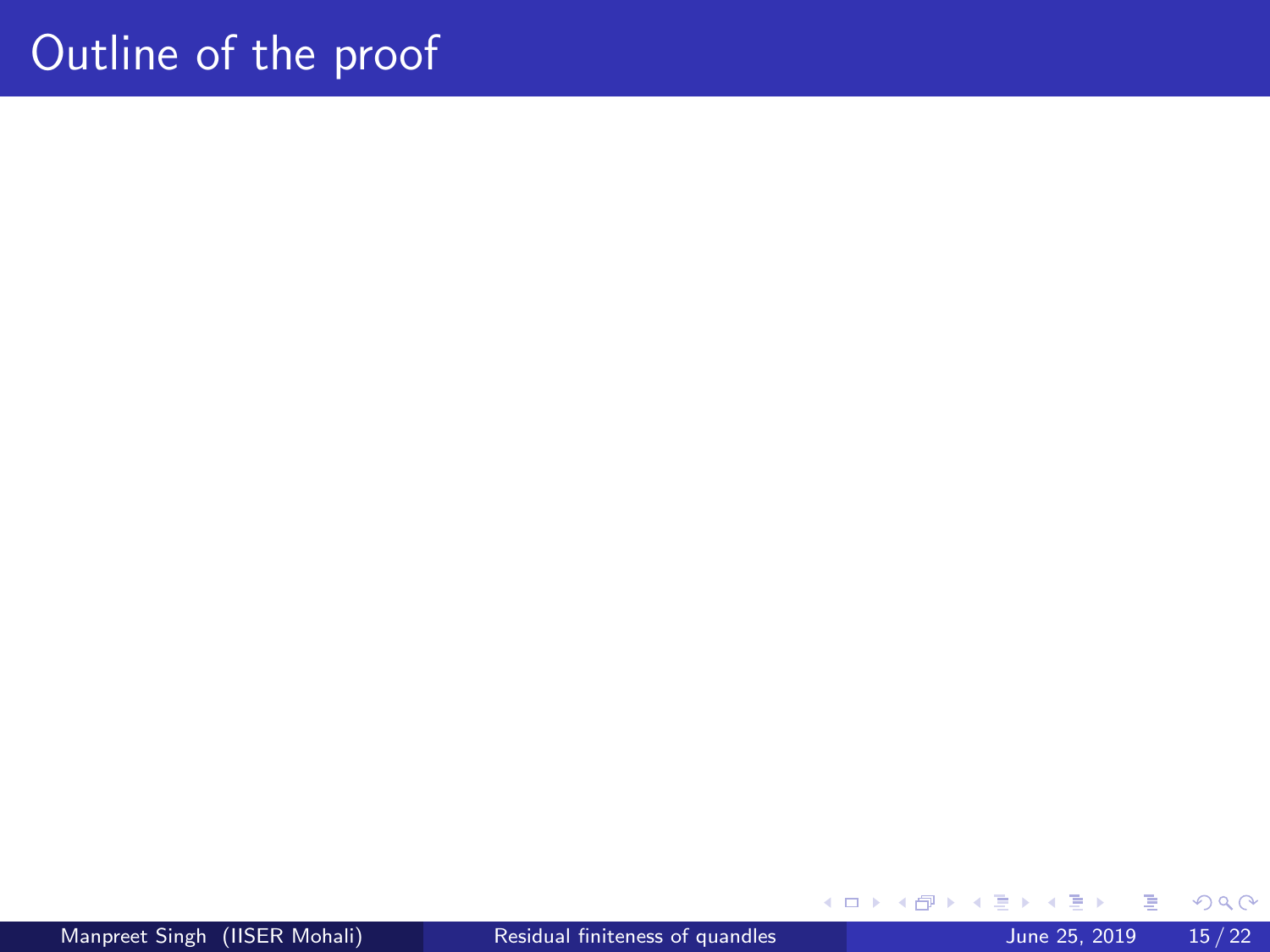The proof is based on the following three results:

4 0 F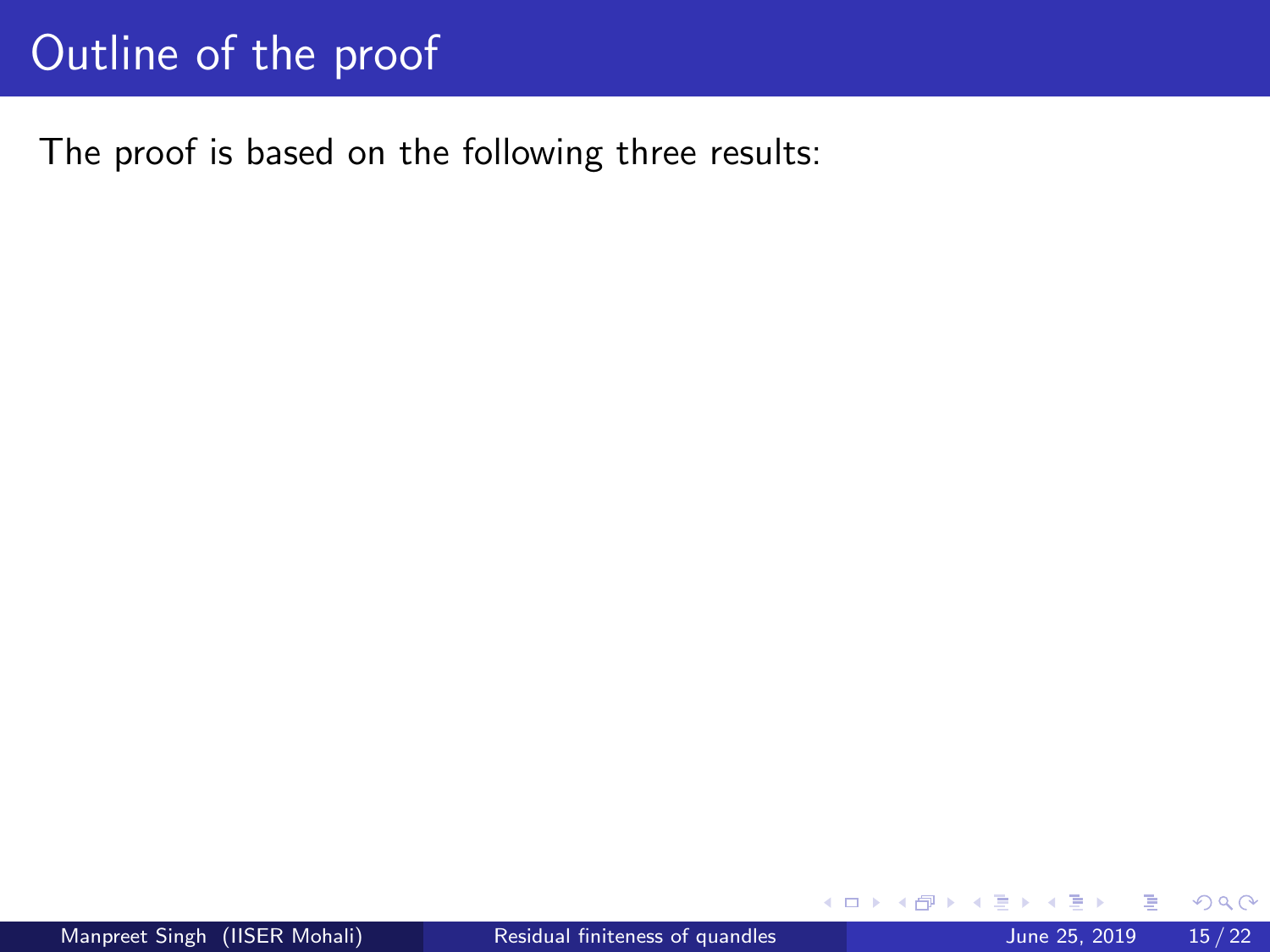The proof is based on the following three results:

### Theorem (Matveev-Joyce, 1982)

Let K be a knot. Then  $Q(K) \cong (G(K), H, m)$ , where  $Q(K)$  is the knot quandle,  $G(K)$  the knot group, H is the peripheral subgroup and m is the meridian of knot K.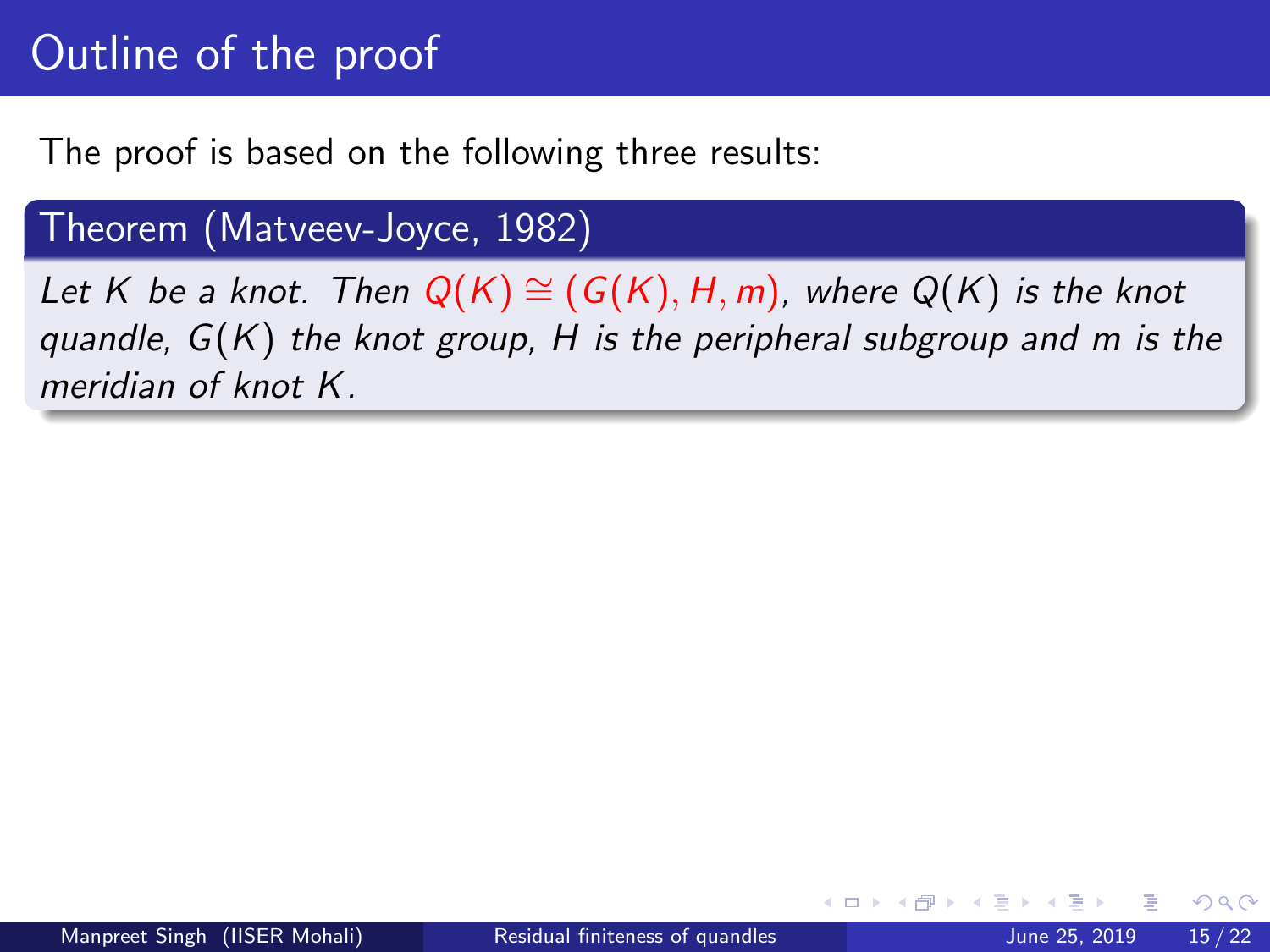The proof is based on the following three results:

Theorem (Matveev-Joyce, 1982)

Let K be a knot. Then  $Q(K) \cong (G(K), H, m)$ , where  $Q(K)$  is the knot quandle,  $G(K)$  the knot group, H is the peripheral subgroup and m is the meridian of knot K.

#### Theorem

Let G be a group and H a subgroup such that  $H \leq C_G(z)$ . If H is finitely separable in G, then  $(G, H, z)$  is a residually finite quandle.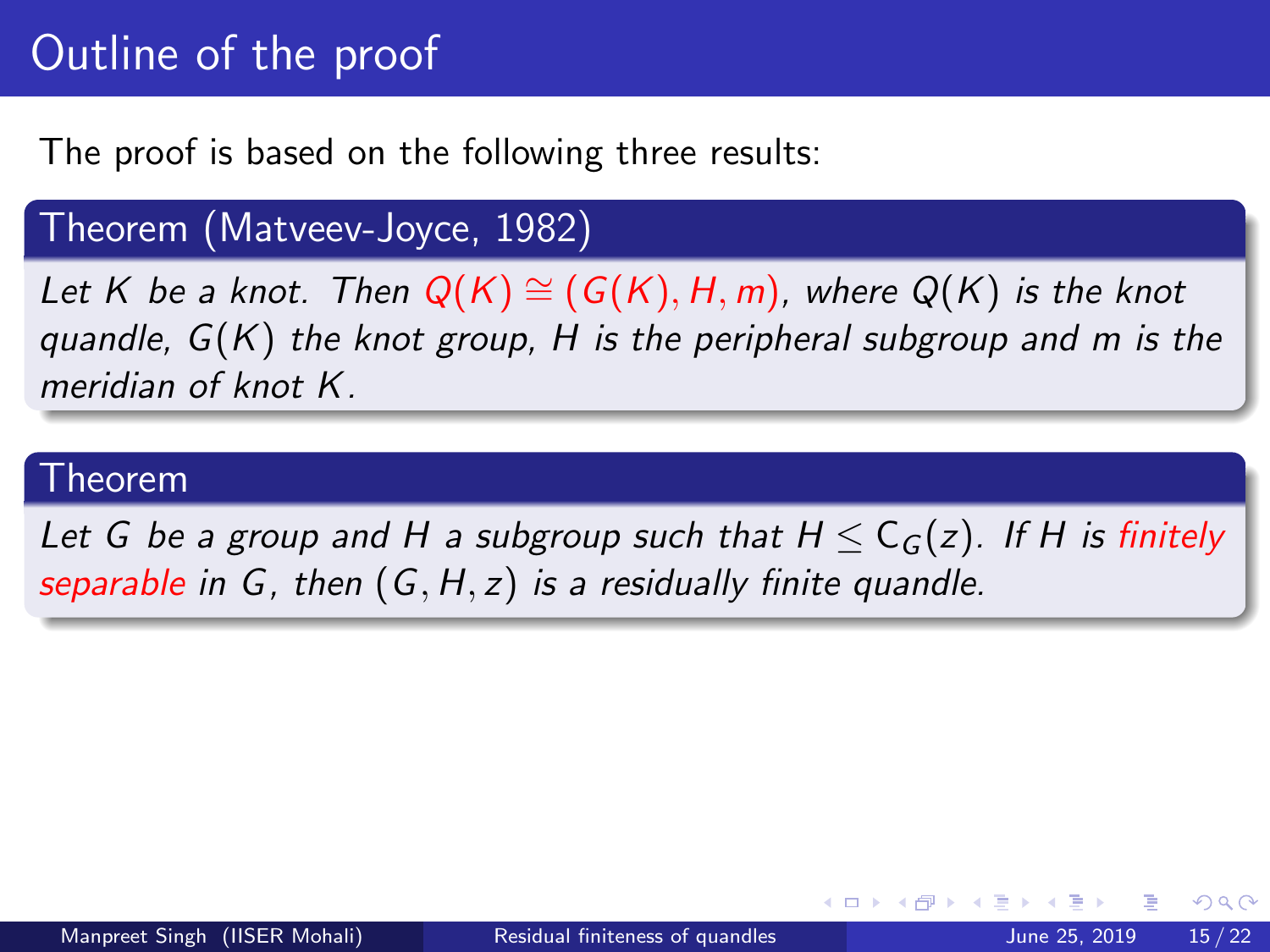The proof is based on the following three results:

### Theorem (Matveev-Joyce, 1982)

Let K be a knot. Then  $Q(K) \cong (G(K), H, m)$ , where  $Q(K)$  is the knot quandle,  $G(K)$  the knot group, H is the peripheral subgroup and m is the meridian of knot K.

#### Theorem

Let G be a group and H a subgroup such that  $H \leq C_G(z)$ . If H is finitely separable in  $G$ , then  $(G, H, z)$  is a residually finite quandle.

# Theorem (Long-Niblo, 1991)

Suppose that M is an orientable, irreducible compact 3-manifold and  $X$  an incompressible connected subsurface of a component of  $\partial(M)$ . If  $p \in X$  is a base point, then  $\pi_1(X, p)$  is a finitely separable subgroup of  $\pi_1(M, p)$ .

 $QQ$ 

**K ロ ト K 御 ト K 差 ト K 差**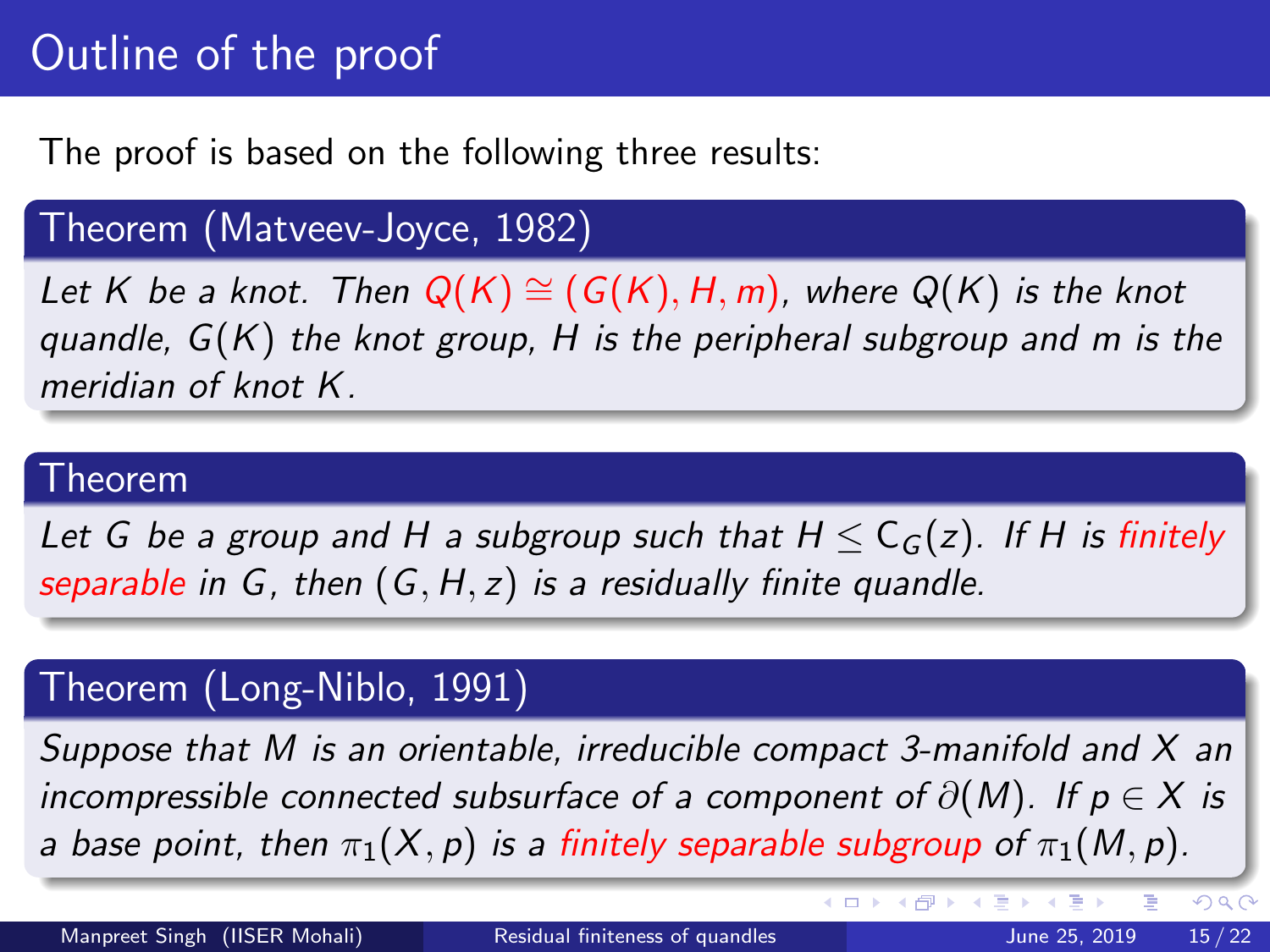# <span id="page-41-0"></span>Second Main Result

Manpreet Singh (IISER Mohali) [Residual finiteness of quandles](#page-0-0) June 25, 2019 16/22

E

э ×

**K ロ ト K 伊 ト K**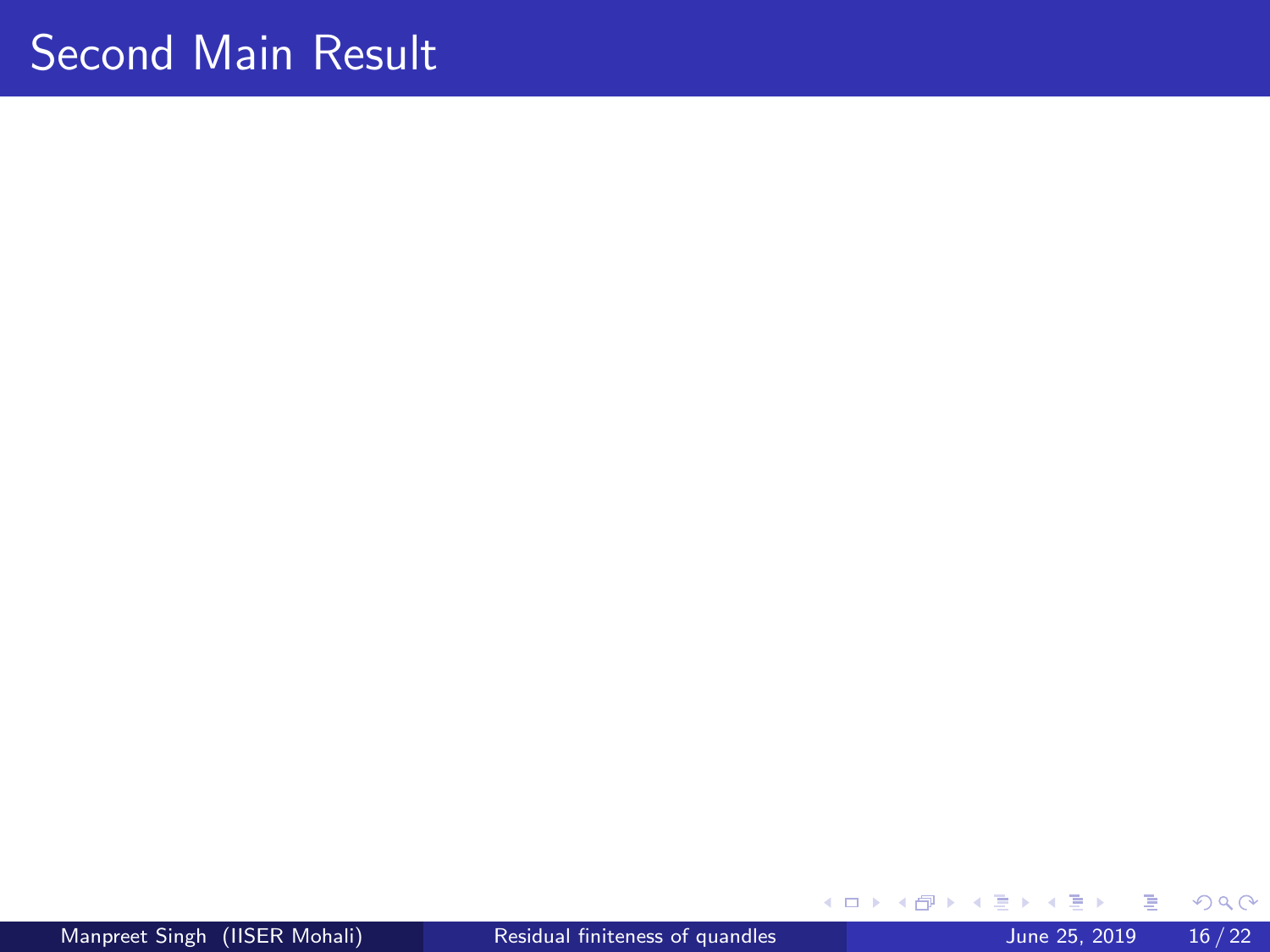#### Theorem

Link quandles are residually finite.



V.G. Bardakov, M. Singh and M. Singh, Link quandles are residually finite, arXiv:1902.03082

4 0 8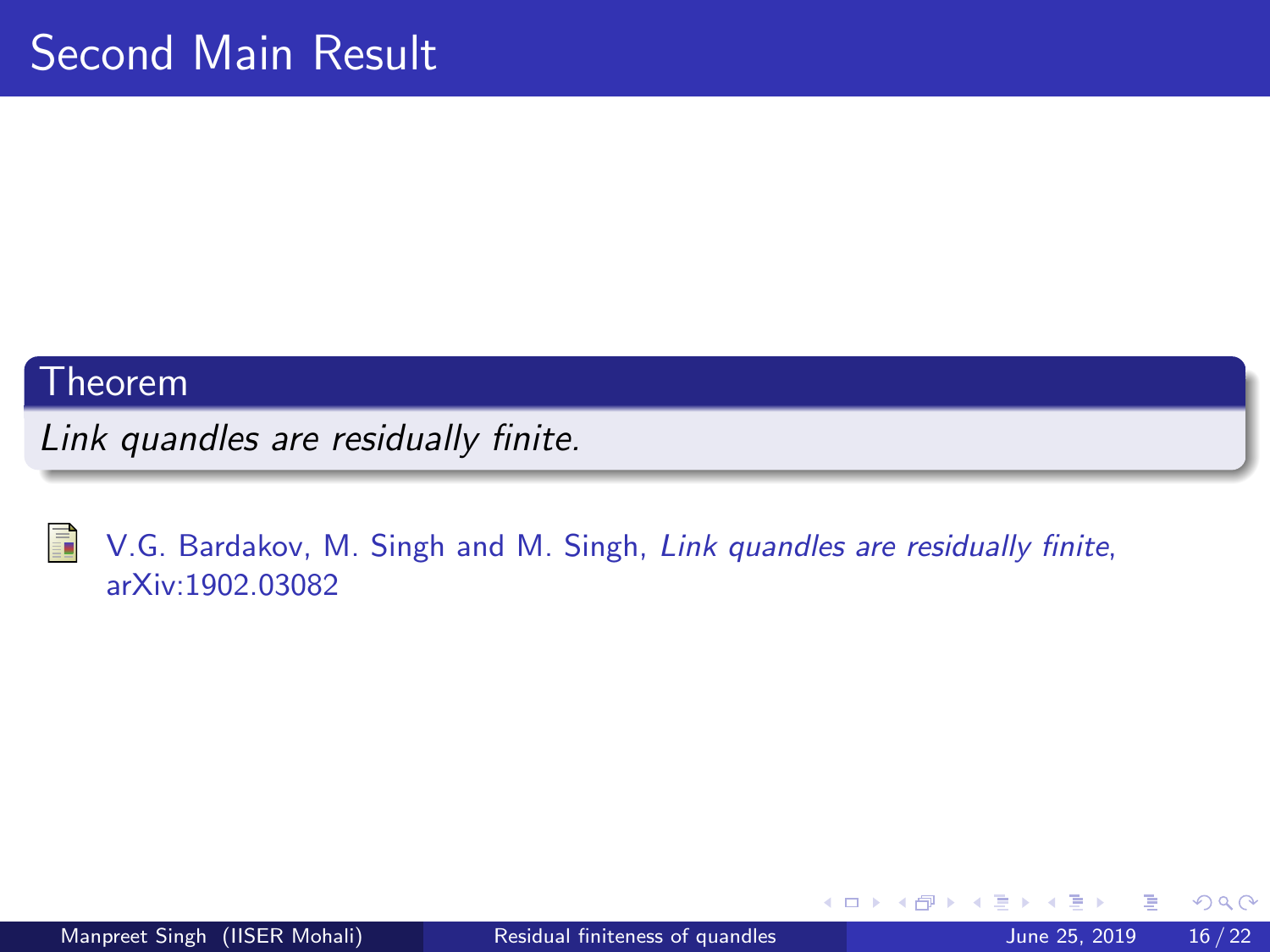### Main steps:

- **1** Knot quandles are residually finite.
- 2 Link quandle corresponding to non-split links are residually finite.(Proof follows same approach as in case knots.)
- **3** Let  $L = \{L_1, L_2, \ldots, L_k\}$  where  $L_i$  are non split links. Then  $Q(L) = Q(L_1) * Q(L_2) * \cdots * Q(L_k).$
- <sup>4</sup> Examine the free product of residually finite quandles.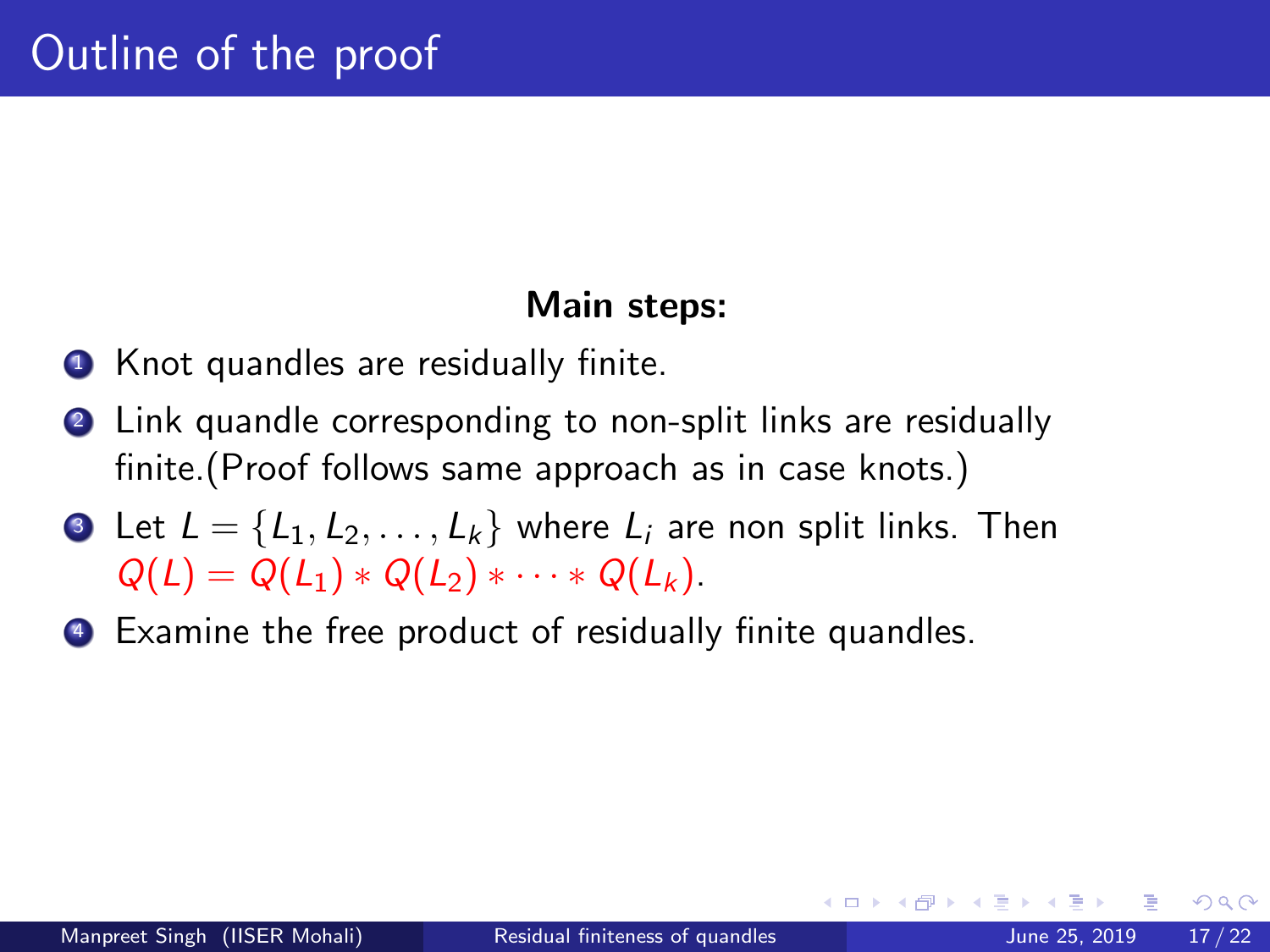**← ロ → → ← 何 →**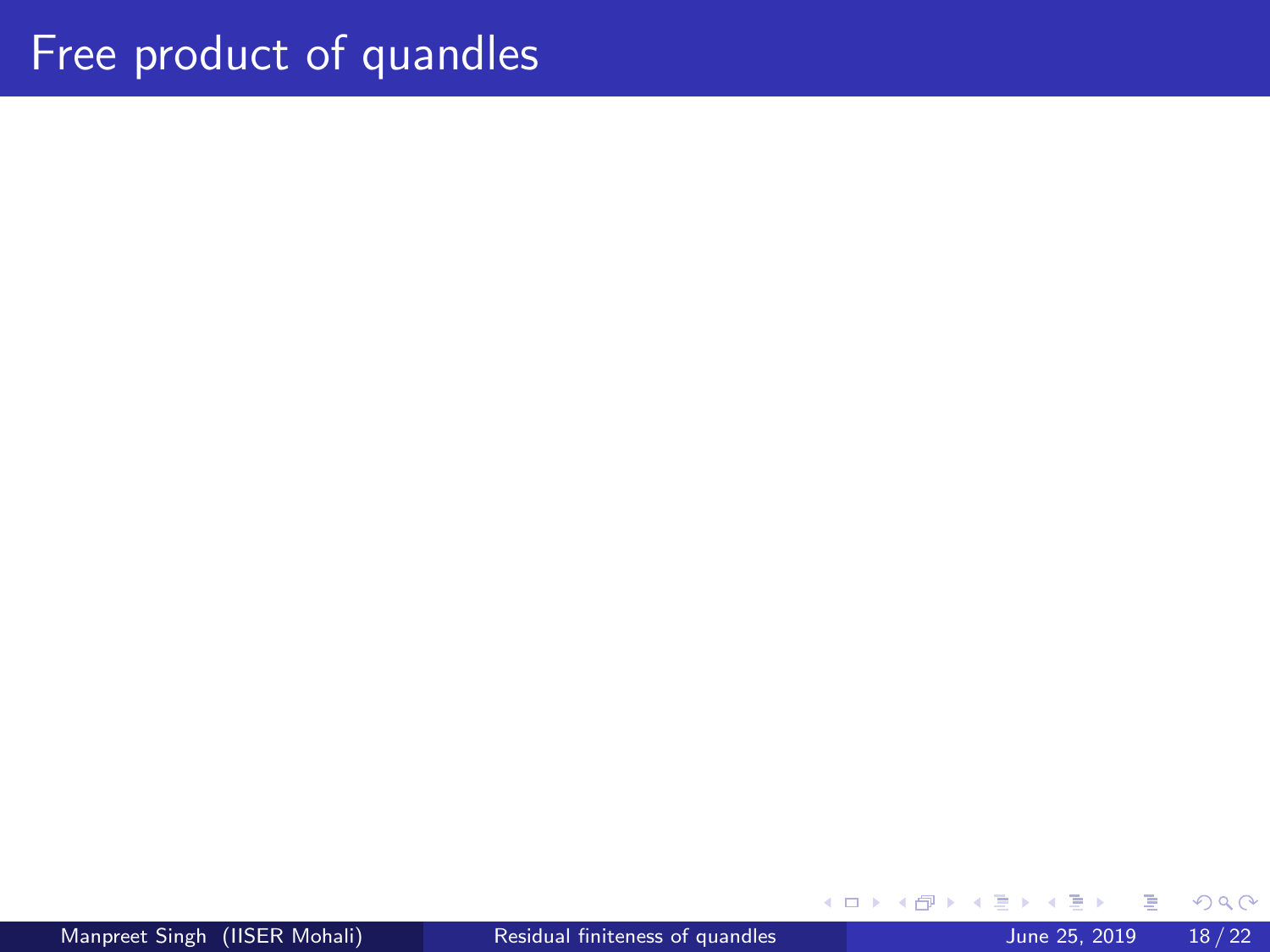### **Definition**

Let  $A = \langle X | R \rangle$  and  $B = \langle Y | S \rangle$  be two quandles with non-intersecting set of generators. The free product  $A * B$  is a quandle defined by the presentation

$$
A * B = \langle X \sqcup Y \mid R \sqcup S \rangle.
$$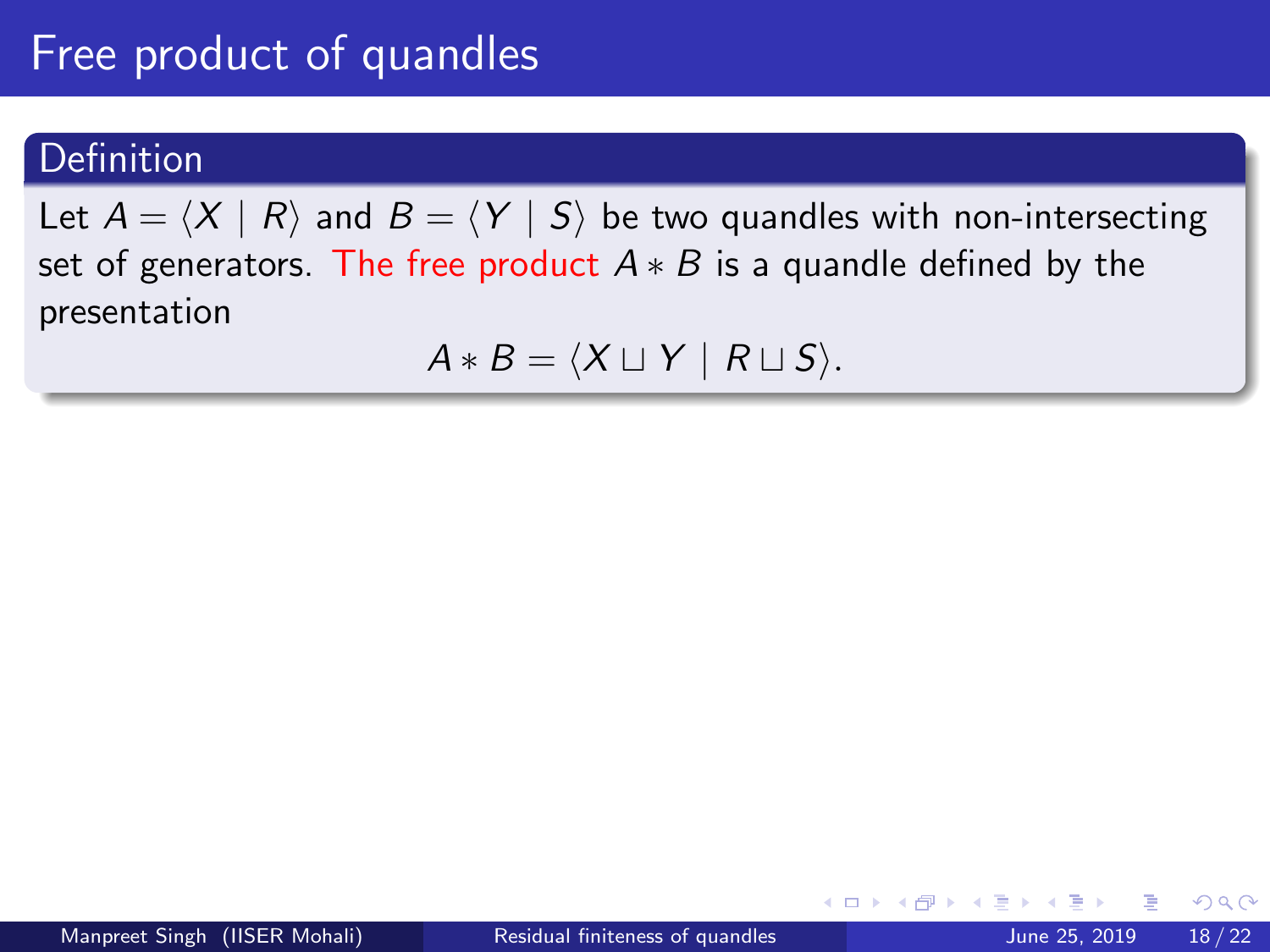### **Definition**

Let  $A = \langle X | R \rangle$  and  $B = \langle Y | S \rangle$  be two quandles with non-intersecting set of generators. The free product  $A * B$  is a quandle defined by the presentation

$$
A * B = \langle X \sqcup Y \mid R \sqcup S \rangle.
$$

### Definition

The *associated group* As( $Q$ ) of a quandle  $Q$  is defined to be the group generated by the set  $\{e_{\sf x}\mid{\sf x}\in{\sf Q}\}$  modulo the relations  $e_{{\sf x}*\sf y}=e_{\sf y}^{-1}e_{\sf x}e_{\sf y}$  for all  $x, y \in Q$ .

つへへ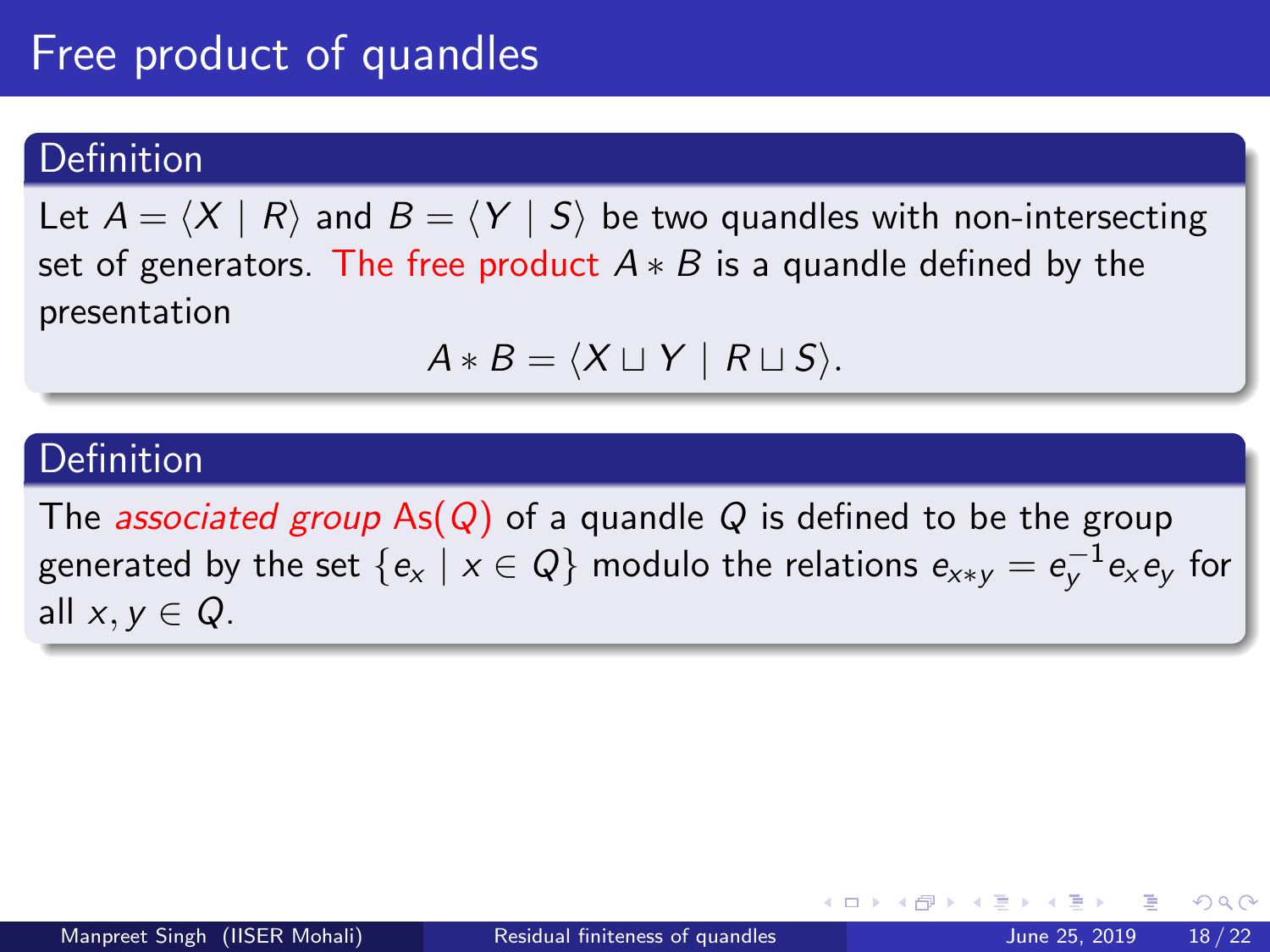### **Definition**

Let  $A = \langle X | R \rangle$  and  $B = \langle Y | S \rangle$  be two quandles with non-intersecting set of generators. The free product  $A * B$  is a quandle defined by the presentation

$$
A * B = \langle X \sqcup Y \mid R \sqcup S \rangle.
$$

### Definition

The *associated group* As( $Q$ ) of a quandle  $Q$  is defined to be the group generated by the set  $\{e_{\sf x}\mid{\sf x}\in{\sf Q}\}$  modulo the relations  $e_{{\sf x}*\sf y}=e_{\sf y}^{-1}e_{\sf x}e_{\sf y}$  for all  $x, y \in Q$ .

#### Theorem

Let  ${Q_i}_{i \in I}$  be a family of residually finite quandles. If each As( $Q_i$ ) is a residually finite group, then the free product  $\star_{i\in I}Q_i$  is a residually finite quandle.

Manpreet Singh (IISER Mohali) [Residual finiteness of quandles](#page-0-0) June 25, 2019 18/22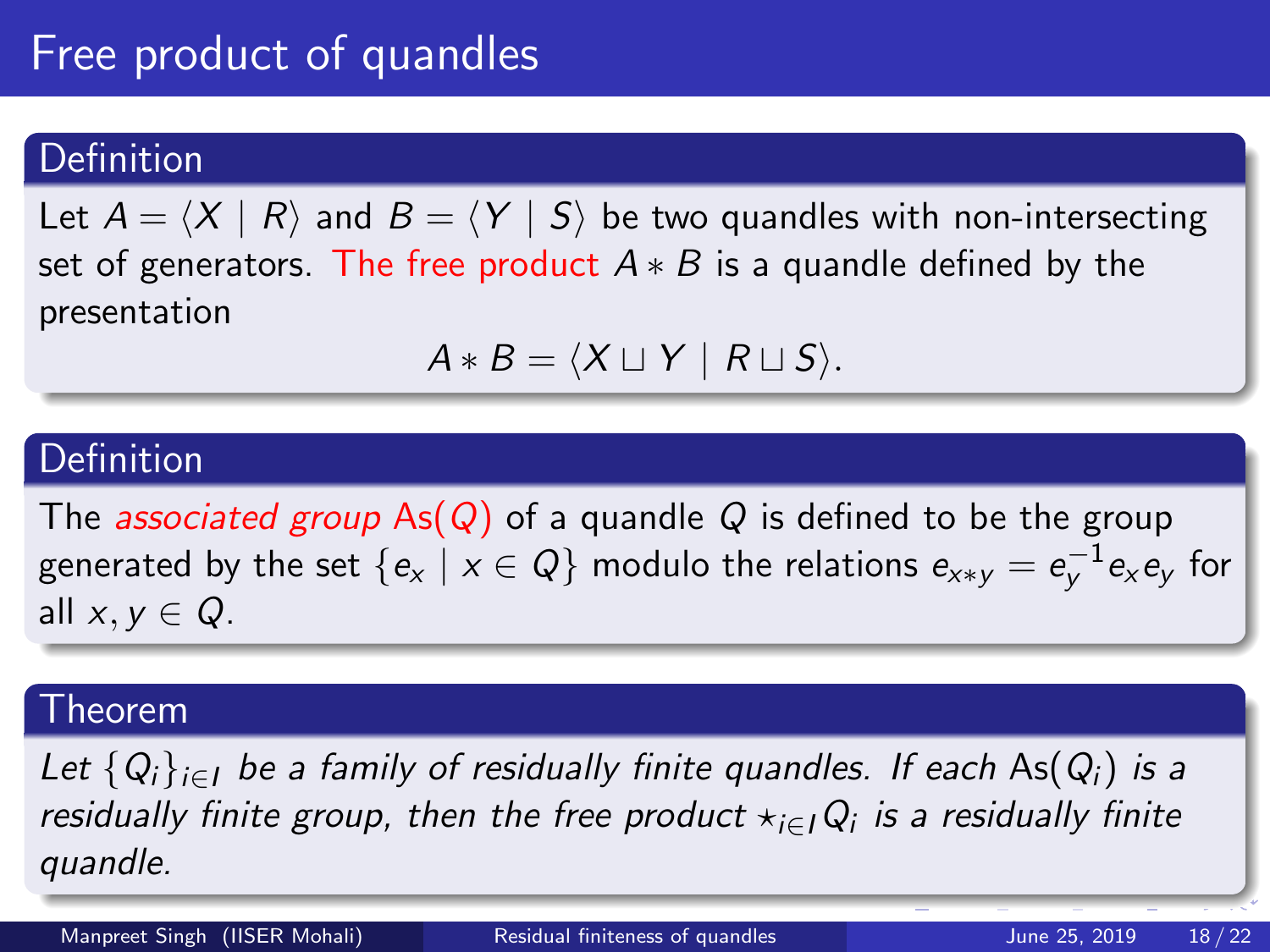### Theorem (Matveev-Joyce)

For any link L, the associated group As  $(Q(L))$  is isomorphic to link group  $G(L)$ .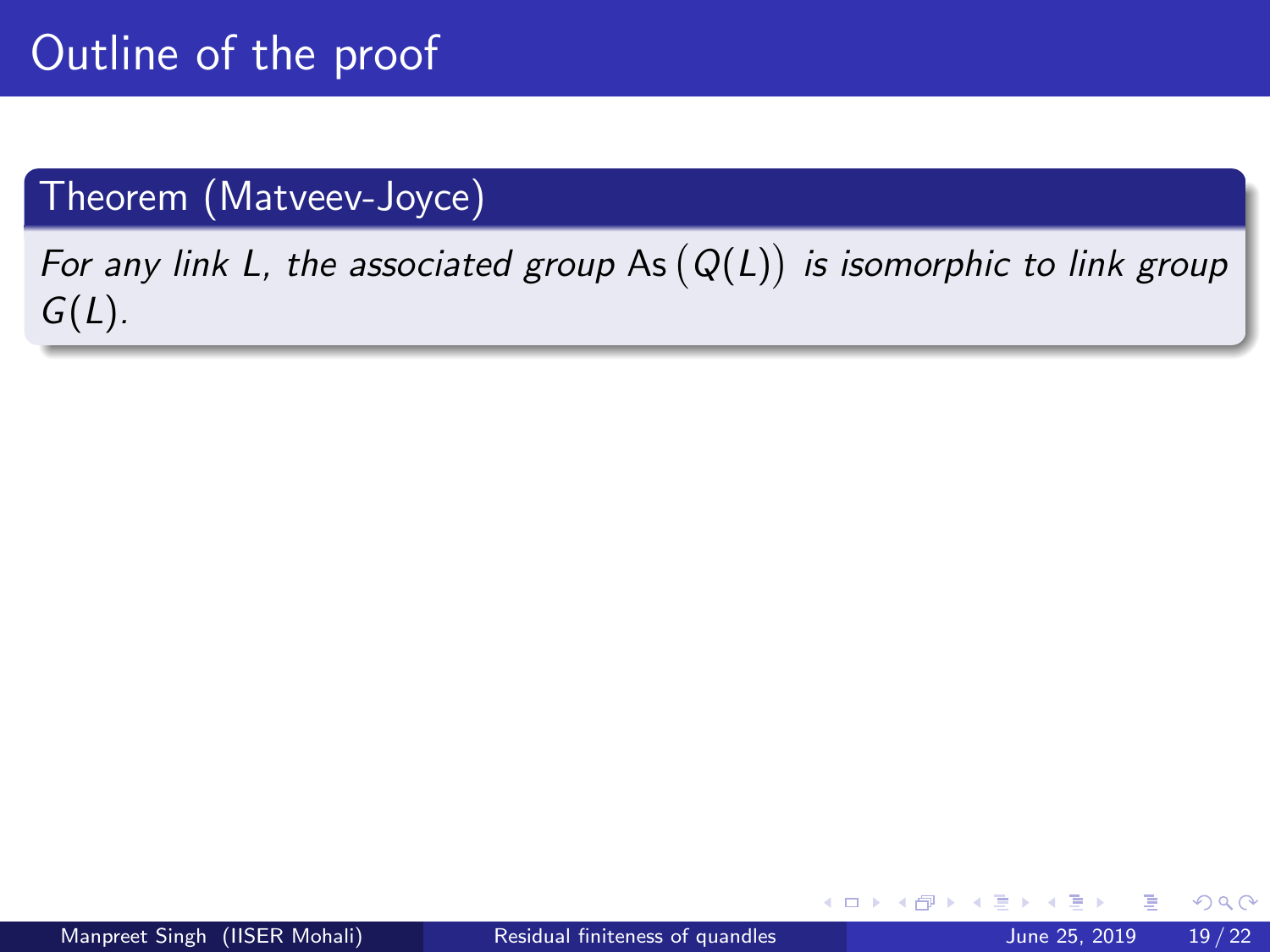# Theorem (Matveev-Joyce)

For any link L, the associated group As  $(Q(L))$  is isomorphic to link group  $G(L)$ .

### Main steps:

- **1** Knot quandles are residually finite.
- 2 Link quandle corresponding to non-split links are residually finite.(Proof follows same approach as in case knots.)
- **3** Let  $L = \{L_1, L_2, \ldots, L_k\}$  where  $L_i$  are non split links. Then  $Q(L) = Q(L_1) * Q(L_2) * \cdots * Q(L_k).$
- **4** The free product of residually finite quandles is residually finite provided their associated groups are residually finite.
- **5** Link quandles are residually finite.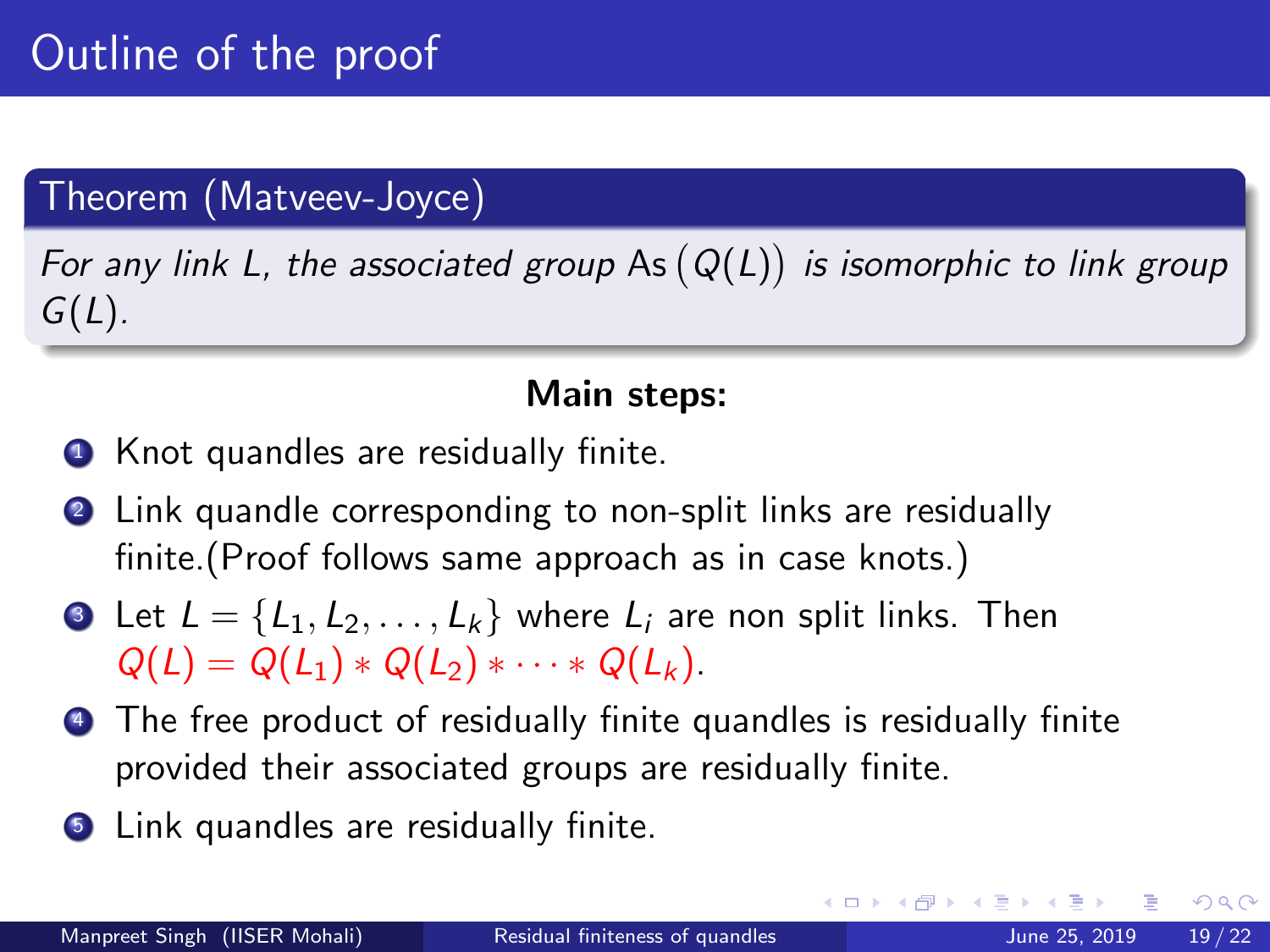### **Corollary**

Let L be a link in  $\mathbb{S}^3$ . Then the following are true:

- $\bullet$  Word problem is solvable in  $Q(L)$ .
- **2** Inn( $Q(L)$ ) is residually finite.
- $\odot$  Q(L) is Hopfian.

4 **D**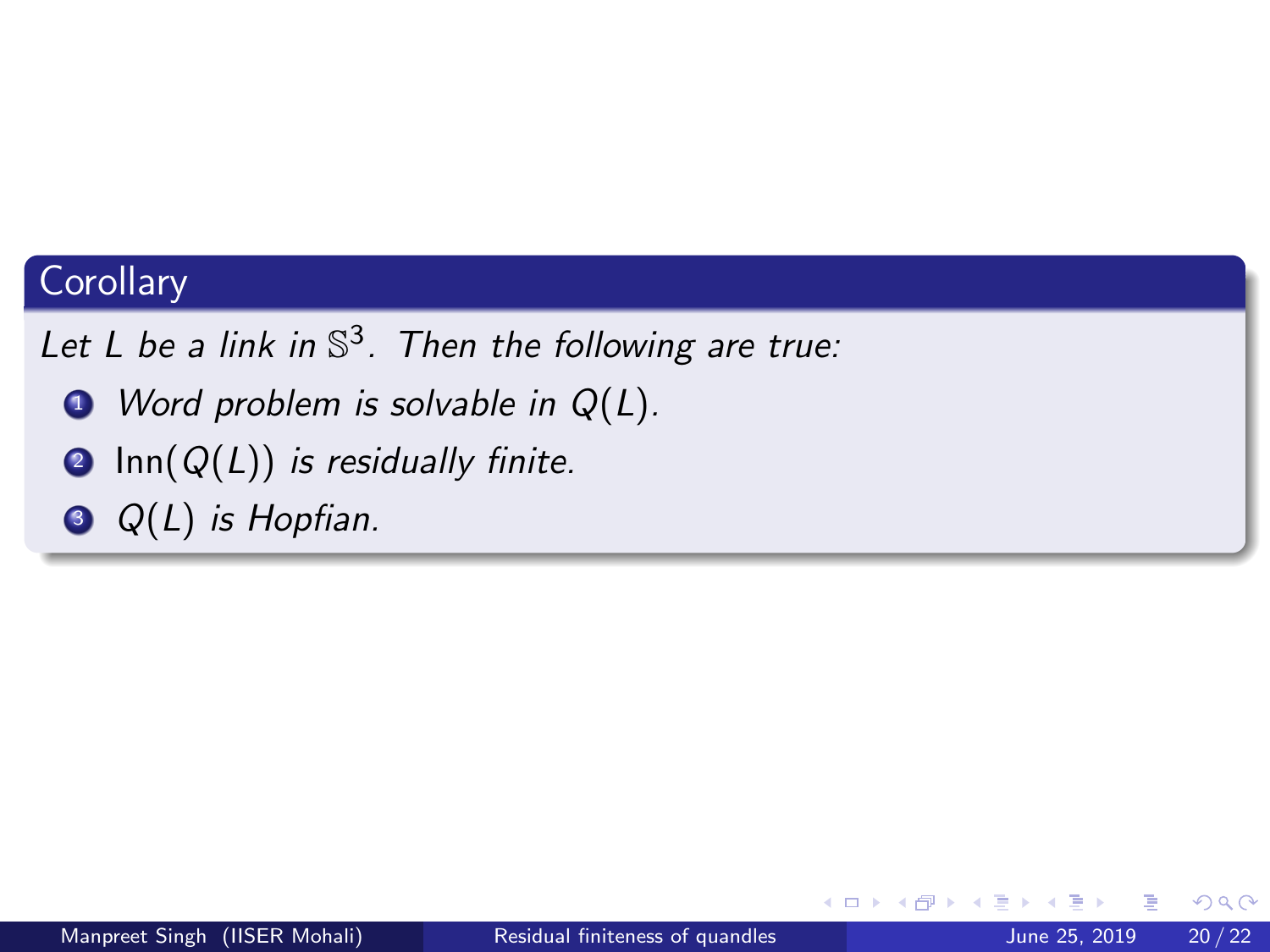- <span id="page-51-0"></span> $\bullet$  Let X be a finitely generated residually finite quandle. Is it true that Aut( $X$ ) is a residually finite group?
- **2** Let X be a residually finite quandle. Is it true that  $As(X)$  is residually finite?
- **3** Is it true that free product of residually finite quandles is residually finite?